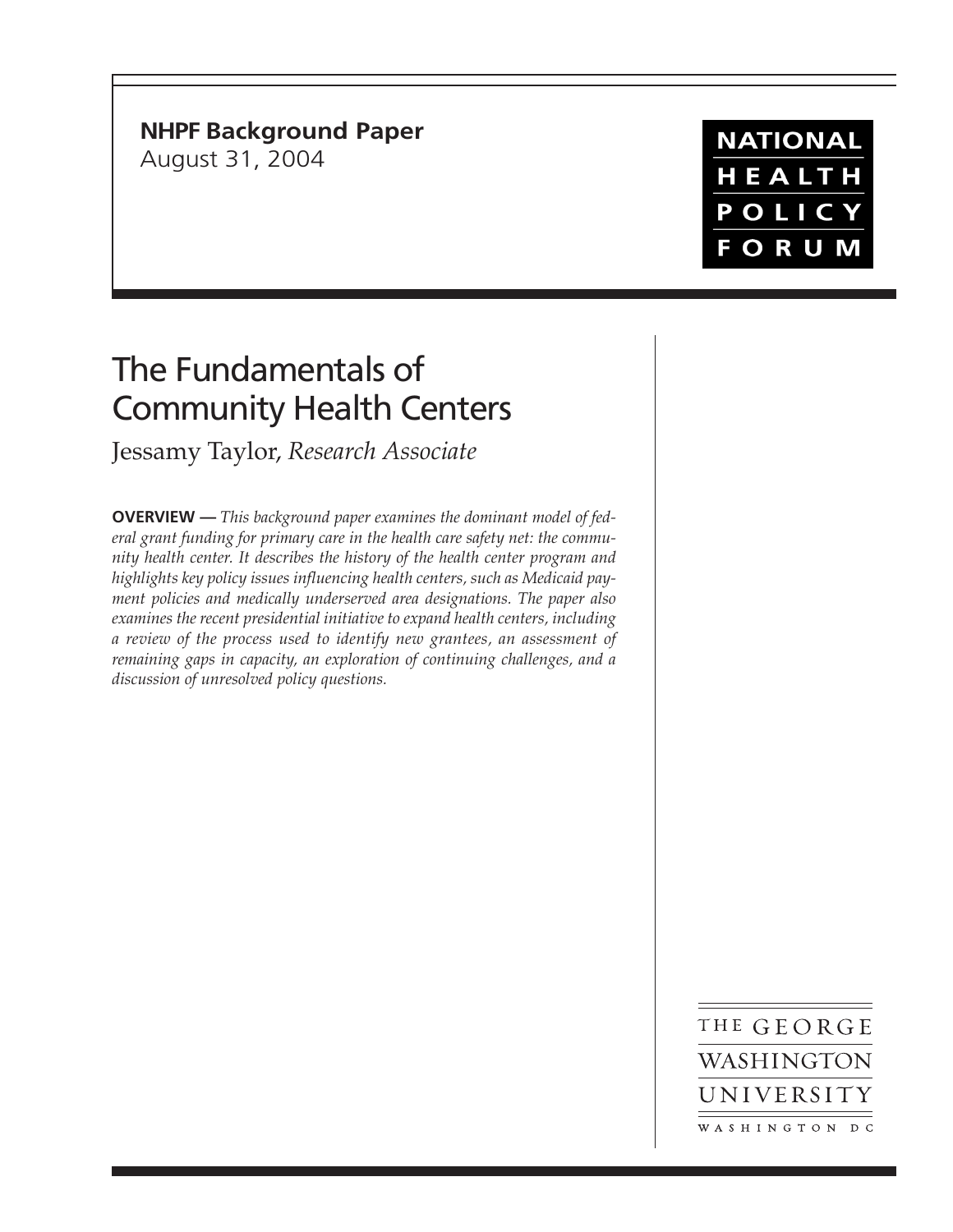# **Contents**

| WHAT SERVICES DO HEALTH CENTERS PROVIDE?  8                  |  |
|--------------------------------------------------------------|--|
| WHAT TYPES OF PROVIDERS DELIVER CARE                         |  |
|                                                              |  |
|                                                              |  |
|                                                              |  |
| Malpractice Coverage Through the Federal Tort Claims Act  12 |  |
|                                                              |  |
| The Mechanics of Medicaid Cost-Based Reimbursement 14        |  |
|                                                              |  |
|                                                              |  |
|                                                              |  |
|                                                              |  |
| HOW DO HEALTH CENTERS ENSURE HIGH-QUALITY CARE?  17          |  |
|                                                              |  |
|                                                              |  |
| WHAT HAS BEEN THE IMPACT OF THE RECENT HEALTH                |  |
|                                                              |  |
|                                                              |  |
| WHAT FUTURE POLICY CHANGES ARE IN STORE FOR                  |  |
|                                                              |  |
|                                                              |  |
| Relationship Between 330 Grants, Medicaid, and Public        |  |
|                                                              |  |
|                                                              |  |
|                                                              |  |
|                                                              |  |
|                                                              |  |

#### **National Health Policy Forum** 2131 K Street NW, Suite 500 Washington DC 20037

202/872-1390 202/862-9837 [fax] nhpf@gwu.edu [e-mail] www.nhpf.org [web]

**Judith Miller Jones** *Director*

**Sally Coberly** *Deputy Director*

**Monique Martineau** *Publications Director*

**NHPF** is a nonpartisan education and information exchange for federal health policymakers.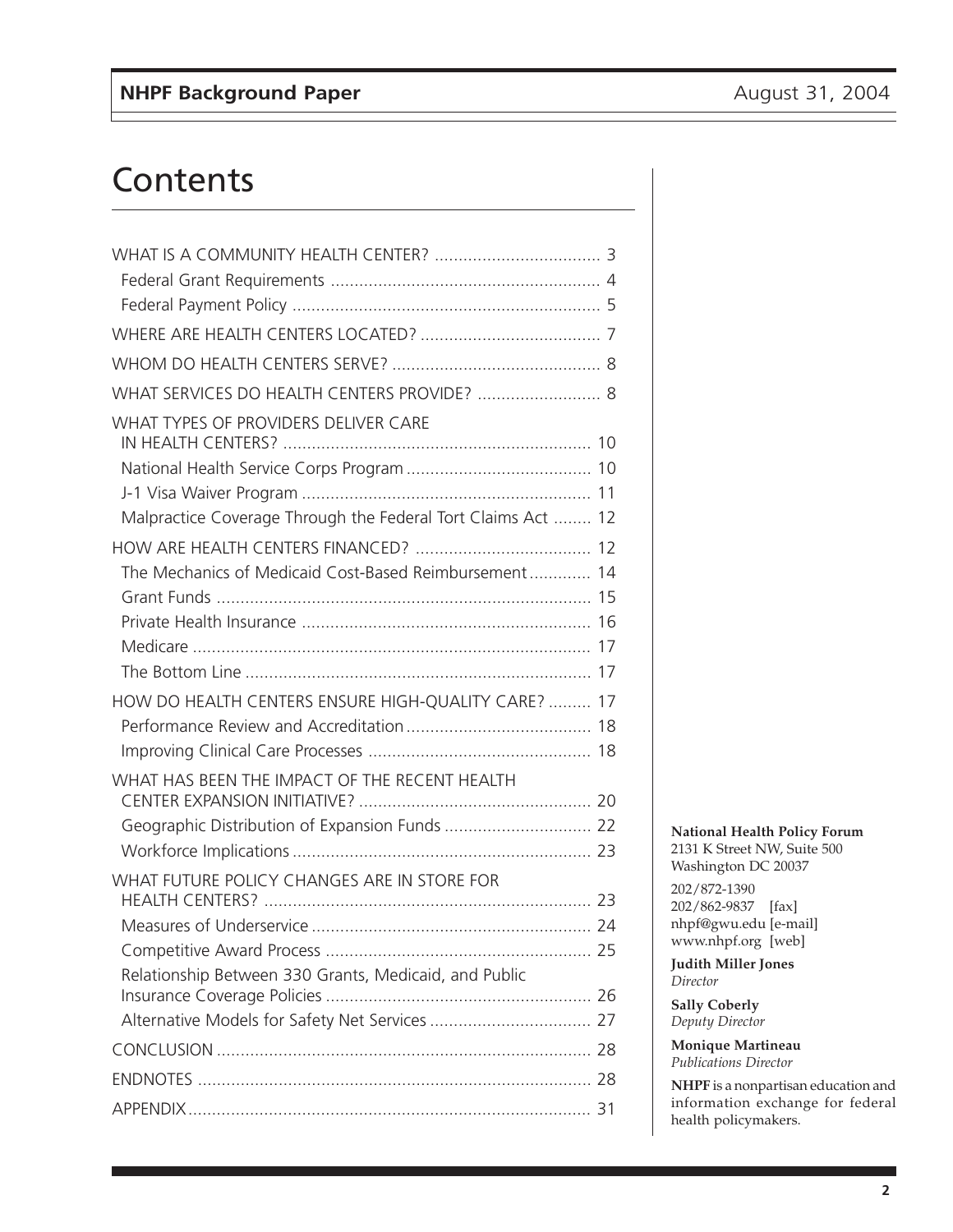# The Fundamentals of Community Health Centers

About 45 million Americans were uninsured at some point in 2003 and millions more lacked access to care, even if they had public or private health insurance. For the millions without health insurance, getting care means seeking out providers who are either personally committed or legally required to provide services regardless of a patient's ability to pay. Those with only catastrophic coverage or with Medicaid coverage sometimes find it challenging to identify a provider who will accept their insurance.

The health care professionals who are willing to provide care to the uninsured and underserved form a loosely knit, frayed, and often torn group that is called the health care safety net. It consists of a mix of people and institutions that includes hospital emergency departments, public hospitals, community health centers, free clinics, and private physicians' offices, among others. Its financing is equally varied and reflects a range of funding sources, such as federal, state, and local expenditures through Medicaid, including the disproportionate share hospital (DSH) program; federal community health center grants; and philanthropic contributions. Although they represent only one component of the health care safety net, health centers are often seen as a pivotal player in this complex web of providers and financing mechanisms.

# **WHAT IS A COMMUNITY HEALTH CENTER?**

The history of federal involvement with today's community health centers is integrally tied to the Johnson administration's War on Poverty and the civil rights movement. Initially named neighborhood health centers, these clinics were created in 1965 as part of the Office of Economic Opportunity (OEO) to provide health and social services access points in poor and medically underserved communities and to promote community empowerment. Consistent with the community empowerment philosophy, federal funds for neighborhood health centers flowed directly to nonprofit, community-level organizations, bypassing state governments. The original centers were designed and administered with significant community involvement to ensure they remained responsive to community needs. Funding was approved in 1965 for the first two neighborhood health center demonstration projects, which opened in a public housing project in Boston in 1965 and in Mound Bayou, Mississippi, in 1967. Although the Medicaid and Medicare programs were created around the same time, these new health insurance programs were not integrated with the neighborhood health centers until at least a decade later.<sup>1</sup>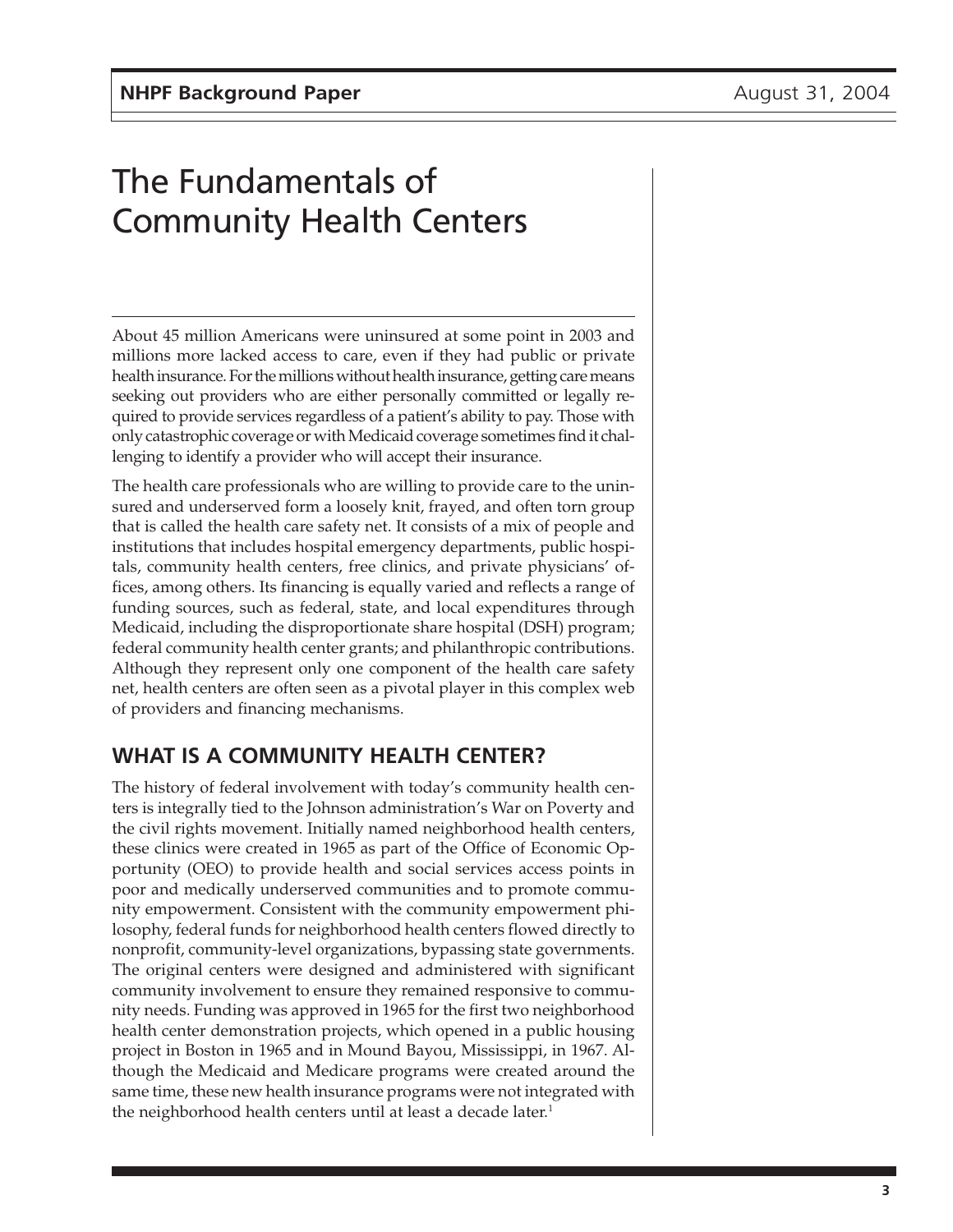In the early 1970s, prior to the dissolution of OEO, the health centers program was moved to the Department of Health, Education, and Welfare (HEW). At this stage, a precursor migrant health program that had been established by the Kennedy administration became part of the neighborhood health centers program. HEW has since become the U.S. Department of Health and Human Services (DHHS). Within DHHS, the Health Resources and Services Administration (HRSA), Bureau of Primary Health Care (BPHC) currently administers the program. In 1975, Congress authorized neighborhood health centers as "community and migrant health centers";<sup>2</sup> subsequent authorizations added primary health care programs for residents of public housing and the homeless. The Health Centers Consolidation Act of 1996 combined these separate authorities (community, migrant, homeless, and public housing) under §330 of the Public Health Service Act (PHSA) to create the consolidated health centers program.<sup>3</sup> Health center grantees are often called 330 grantees because of this statutory authorization. Most recently, the Health Care Safety Net Amendments of 2002 reauthorized the consolidated health centers program through fiscal year (FY) 2006.

## **Federal Grant Requirements**

Although the legislative authority for the health center program has evolved somewhat over the last 30 years, in the most fundamental ways the program remains true to its founding philosophy. To receive §330 grant funds, a clinic must meet certain statutory requirements. It must:

■ Be located in a federally designated medically underserved area (MUA) or serve a federally designated medically underserved population (MUP).

■ Have nonprofit, public, or tax exempt status.

■ Provide comprehensive primary health care services, referrals, and other services needed to facilitate access to care, such as case management, translation, and transportation.

■ Have a governing board, the majority of whose members are patients of the health center.

■ Provide services to all in the service area regardless of ability to pay and offer a sliding fee schedule that adjusts according to family income.<sup>4</sup>

The requirement that a majority of board members be health center patients makes these clinics unique among safety net providers and is designed to ensure that the centers remain responsive to community needs. It generally prevents health centers from being part of a larger enterprise, such as a hospital, local government,<sup>5</sup> or religious order. Health centers that exclusively serve migrants or homeless patients do not have to meet the majority consumer board requirement, nor do health centers in frontier areas.<sup>6</sup>

Although the health centers' statutory consolidation created a single legislative authority for health center grants, the 330 grant program is **The requirement that a majority of board members be health center patients makes these clinics unique among safety net providers.**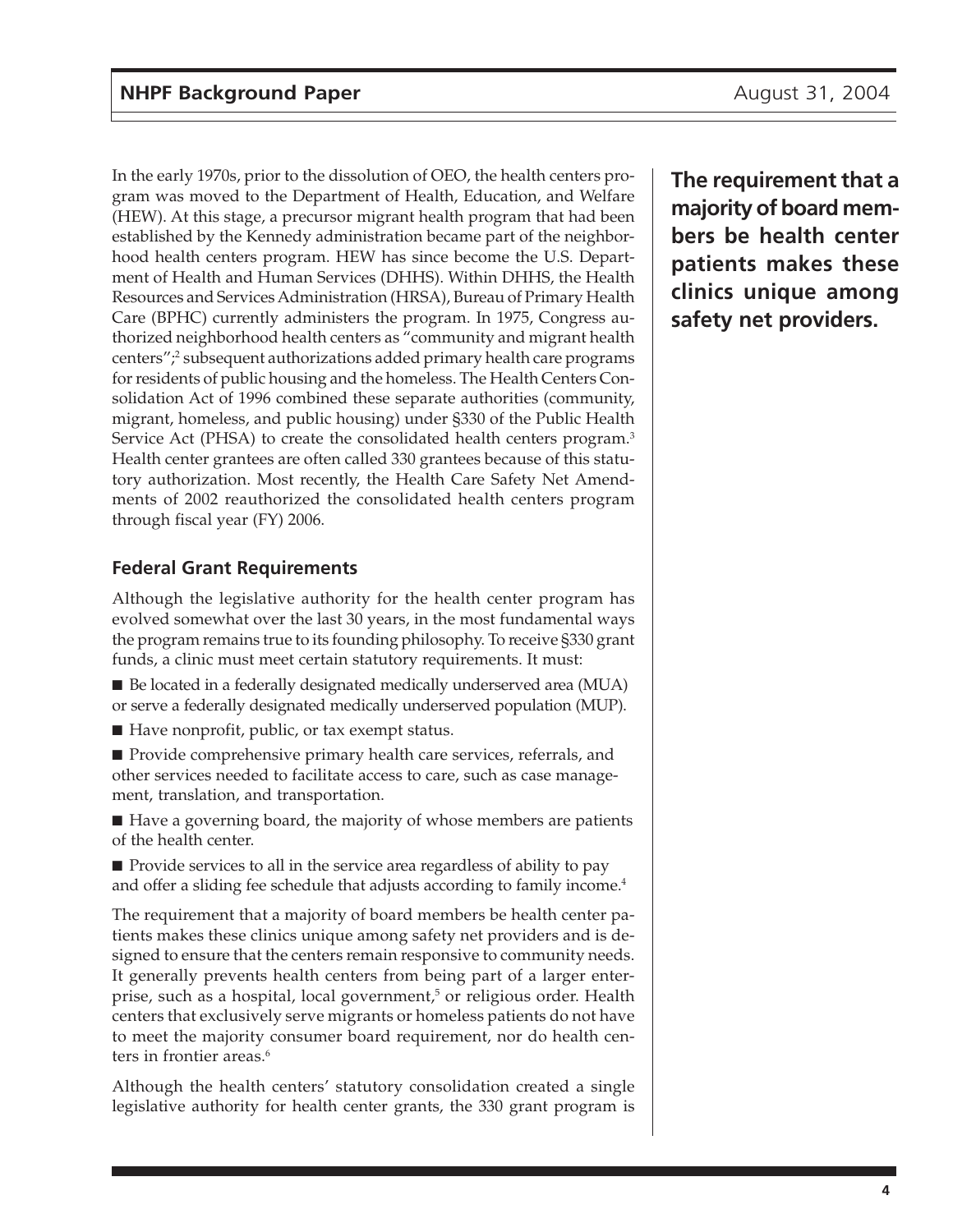subdivided into separate grant competitions for community, migrant, public housing, and homeless health centers, thereby allowing communities to tailor applications to their particular needs. HRSA has also funded some school-based health centers, even though the agency does not have an explicit authority to fund school-based programs.

The 2002 health center reauthorization required that grants be awarded for FY 2002 and beyond in such a way that maintains the proportion of the total appropriation awarded to migrant, homeless, and public housing applicants as in FY 2001.7 In general, about 80 percent of funding is awarded to community health centers with the remaining 20 percent divided across migrant, public housing, homeless, and school-based centers.

The 330 grant program has grown significantly, both in number of grantees and funding level, since health centers were first funded in 1965. In 2003, 890 federally funded health center grantees provided care at 3,600 comprehensive health care delivery sites to over 12.4 million patients.<sup>8</sup> For fiscal years 2003 and 2004, federal grant funding for the consolidated health centers program totaled \$1.47 billion and \$1.57 billion, respectively. It is important to note, however, that health center budgets consist of a variety of funding sources; federal grant funds constitute only onequarter of overall health center revenues.

Because the intent of health center grants is to fund direct services, HRSA has always limited the amount of grant dollars that could be used for capital-related purposes. From 1978 to 1996, the health center statute allowed health centers to use grant funds for construction, renovation, and acquisition and to purchase equipment. In 1996, however, Congress revised the statute to prohibit the use of grant funds for construction; the statute still allows the use of grant funds for acquiring and leasing buildings, minor renovation, and equipment purchase or leasing.

HRSA currently allows grantees to use up to \$150,000 from their first year's budget on activities associated with equipment or capital alteration. HRSA also offers a loan guarantee program to grantees and funds a nonprofit organization to assist health centers in accessing capital resources. Although no published data exists to quantify the impact of these statutory and administrative limitations, anecdotal accounts suggest that health centers struggle to access capital funding to address aging or outgrown structures and equipment, as well as the costs of moving to electronic health records, among other things.

#### **Federal Payment Policy**

Though 330 grant funding is important to health centers, federal reimbursement policy under the Medicaid program is perhaps even more critical to centers' continued viability. In 1989, Congress created the Federally Qualified Health Center (FQHC) program in response to concerns that health centers were using 330 grant funds, intended to support care for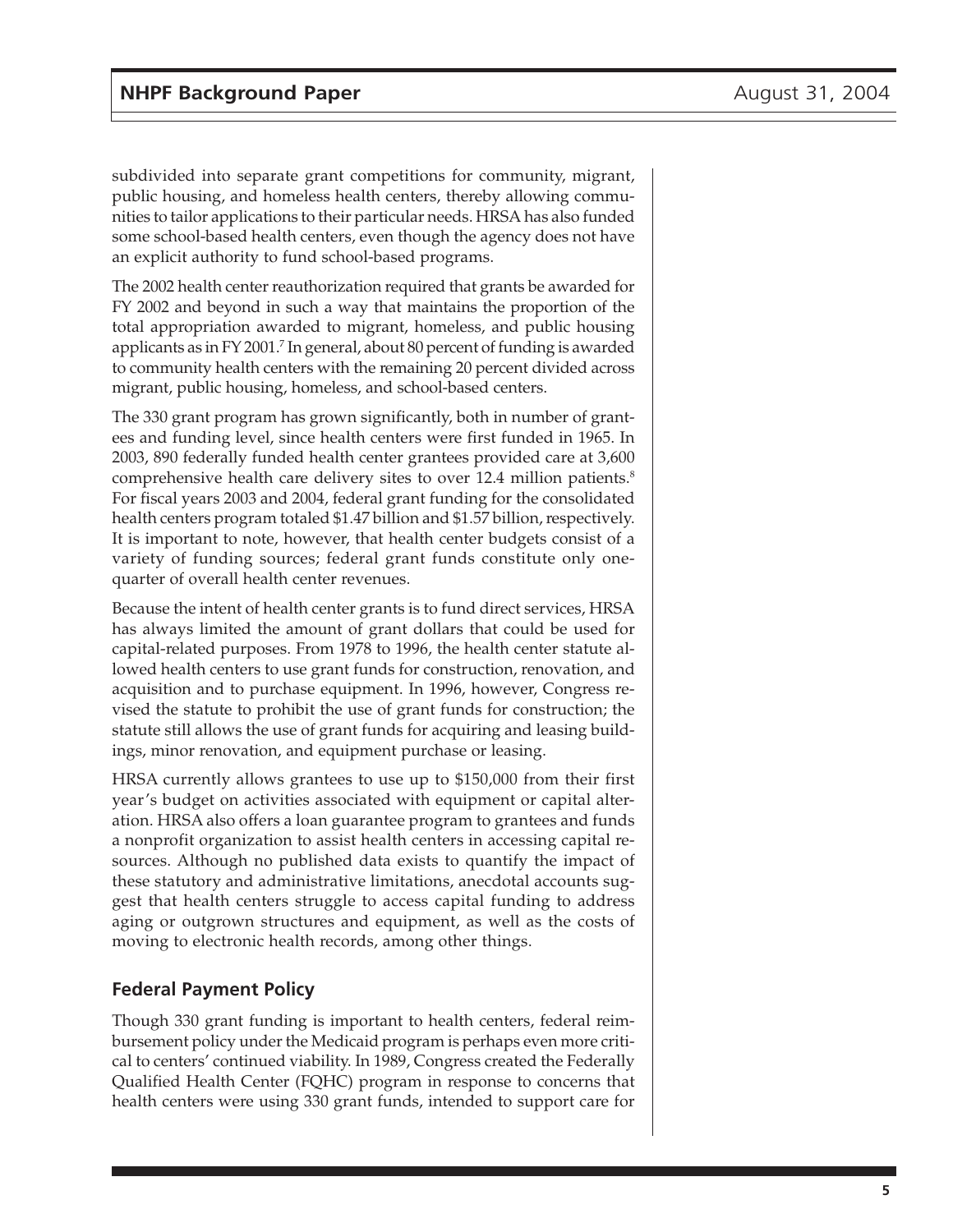the uninsured, to subsidize low Medicaid payment rates. The FQHC program established a preferential payment policy for health centers by requiring "cost-based" reimbursement for both Medicaid and Medicare. The methodology that resulted paid health centers on the basis of their actual costs for providing care, not by a rate negotiated with the state Medicaid agency or set by Medicare. Congress has subsequently made changes to this cost-based reimbursement policy, which will be discussed later in this paper.

Eligibility for FQHC designation is limited to three types of primary care clinics: (*a*) those that receive a grant under §330 of the PHSA (commonly called "health centers"), (*b*) those determined by the Secretary of Health and Human Services to meet all the requirements for receiving such a grant but do not actually receive grant funding (commonly called "lookalikes"), or (*c*) those outpatient facilities that are operated by a tribe or tribal organization or by an urban Indian organization.9

The Centers for Medicare and Medicaid Services (CMS) is responsible for administering FQHC payment policy. However, HRSA determines FQHC eligibility for 330-funded health centers and look-alikes, and the Indian Health Service determines eligibility for tribal and urban Indian programs. About 80 percent of FQHCs are 330-funded health centers, 10 percent are look-alikes, and 10 percent are tribal or urban Indian facilities. As of August 2004, over 900 health center grantees, 93 look-alikes, 79 outpatient tribal health organizations, and 19 urban Indian health facilities were qualified FQHCs.

The Rural Health Clinic (RHC) is another type of clinic that receives cost-based reimbursement from Medicaid and Medicare but is not an

FQHC. This designation was created by Congress in  $1977^{10}$  to facilitate payment to clinics staffed substantially by nurse practitioners and physicians assistants and located in federally designated rural areas with limited access to primary care services. RHCs differ from FQHCs in significant ways. For example, RHCs can be for-profit; can be part of a Medicare participating hospital, skilled nursing facility, or home health agency; and are *not* mandated to provide care to everyone regardless of their ability to pay. RHCs do serve some Medicaid and uninsured patients, but the majority of their patients are covered by Medicare or private insurance.<sup>11</sup> The rules governing cost-based reimbursement for RHCs also differ from those governing FQHCs, and a clinic cannot be dually designated as both an RHC and FQHC.

The federal terminology (see sidebar) for describing primary care sites can be confusing and may not be operative at the community level. Community leaders

#### **Terminology**

**Community Health Center or Health Center:** An outpatient clinic that receives grant funds from the federal government through §330 of the Public Health Service Act (PHSA).

**Look-alike:** An outpatient clinic that meets all requirements to receive §330 grant funds but does not actually receive a grant.

**Rural Health Clinic:** An outpatient clinic that may be for profit, is located in a rural HPSA or MUA, and uses nurse practitioners and physician assistants to provide the majority of care.

**Tribal or Urban Indian FQHC:** An outpatient clinic or program operated by a tribe or tribal organization or by an urban Indian organization.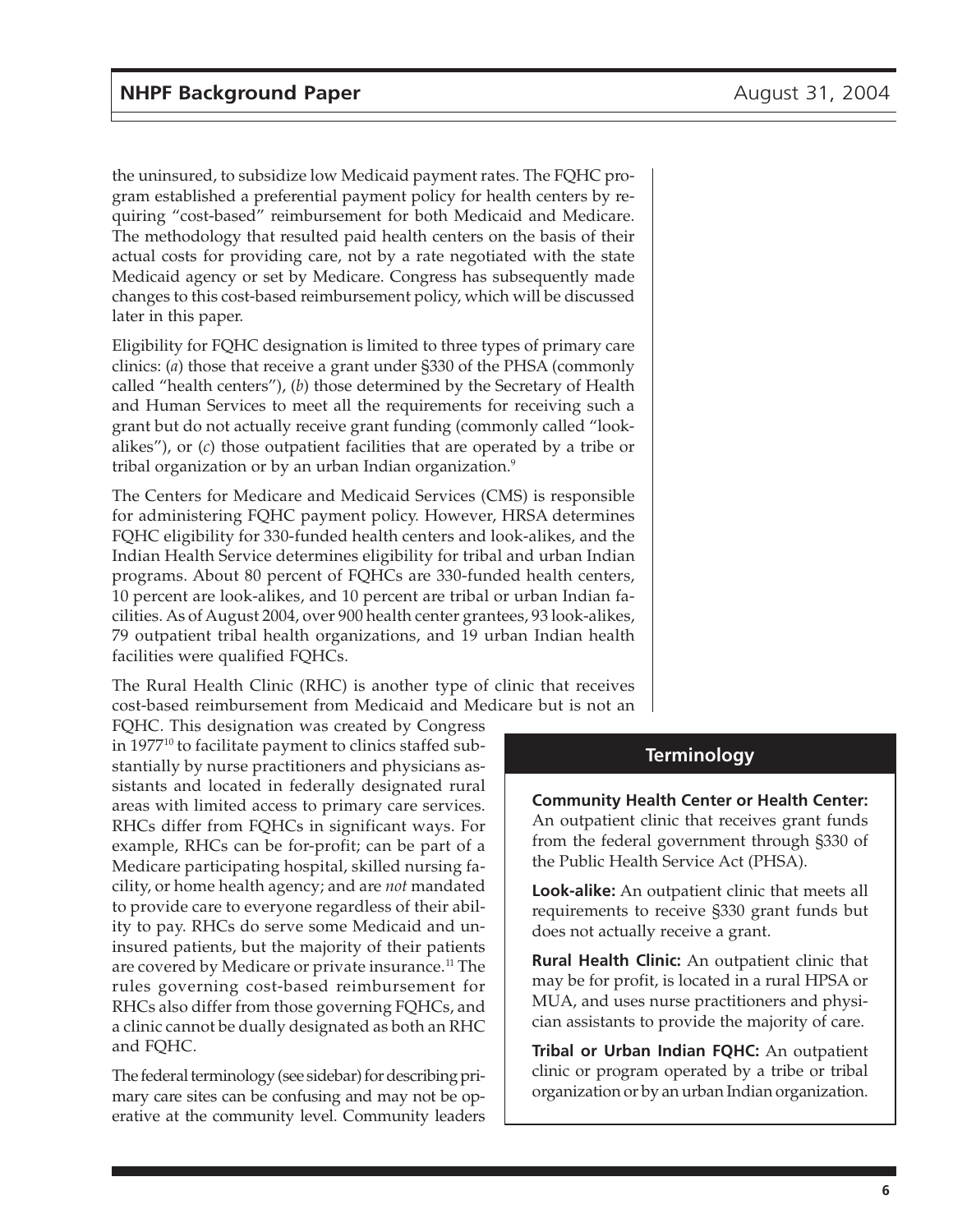may refer to their hospital-based outpatient facility—which does not receive 330 funds and is not designated as either an FQHC or RHC—as a "health center." For the purposes of this paper, however, the term health center is reserved for clinics that receive 330 grant funds. References to FQHCs and other types of clinics will be appropriately qualified.

# **WHERE ARE HEALTH CENTERS LOCATED?**

Health centers are located in all 50 states, the District of Columbia, and the territories and commonwealths. In 2003, there were 890 health center grantees who provided services through 3,600 comprehensive health care delivery sites. The statute requires that grants be awarded in a way that ensures rural populations receive no less than 40 percent or no more than 60 percent of total grants awarded.12 Applicants for grant funds self-declare their rural status, and in 2003 about 50 percent of the 890 grantees were in rural areas. Because site-level data is not available, it is unclear how many of the 3,600 health center sites are rural versus urban.

By definition, health centers must be located in federally designated MUAs or serve federally designated MUPs. A community or facility must be proactive and seek out the designation by contacting the state primary care office, which submits an application to HRSA. Applicants must define a rational service area, which is typically a county, a group of contiguous counties within 30 minutes' travel time of each other, a portion of a county depending on market and transportation patterns, or a neighborhood in a metropolitan area defined by its homogeneous socioeconomic and demographic characteristics.<sup>13</sup>

The criteria for designating a community as medically underserved are designed to capture community need from a variety of perspectives including: existing primary care capacity, health status, economic vulnerability, and demand for care. These dimensions of need are quantified in the Index of Medical Underservice (IMU), which is calculated from four data variables:

- Ratio of primary medical care physicians per 1,000 population
- Infant mortality rate
- Percentage of the population with incomes below the poverty level
- Percentage of the population age 65 or over

The four variables are weighted with the most emphasis placed on the primary care provider–to-population ratio. The other variables receive decreasing weights, in the order listed above. These weighted variables are converted into a IMU score from 1 to 100. An IMU score of 62 or lower qualifies the applicant as an MUA/MUP. HRSA does allow some flexibility in the designation process, however. Governors may request designation of a part of their state as an MUA/MUP if it does not meet the 62 IMU score threshold but can still demonstrate significant barriers to care.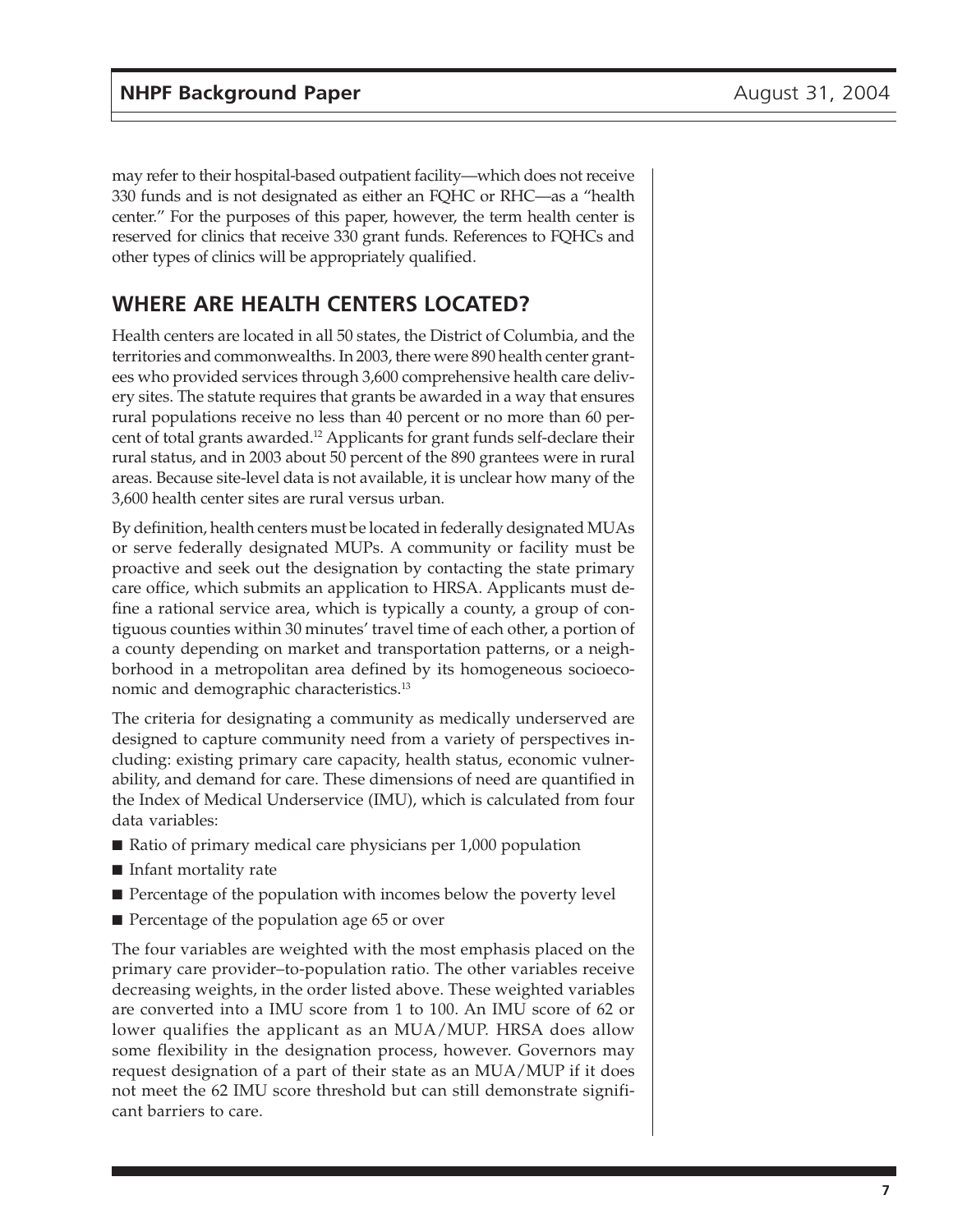# **WHOM DO HEALTH CENTERS SERVE?**

In general, health centers serve a low-income, predominantly female, relatively young population. Ninety-three percent of patients are under age 65. However, the percentage of older working-age adults (45 through 64) seeking care at health centers has been growing in recent years (Figure 1). The health center population is also racially, ethnically, and linguistically diverse; almost two-thirds of health center patients are members of racial or ethnic minority groups, and 30 percent of patients are best served in languages other than English (Figure 2).

Health centers also serve a mostly low-income population. In 2003, 69 percent of health center patients lived at or below 100 percent of the federal poverty level and 90 percent lived at or below 200 percent of the federal poverty level.<sup>14</sup> Health center patients are also much less likely than the general population to have an insurance source and,

when insured, they rely heavily on public insurance programs like Medicaid. In 2003, health centers served about 5 million uninsured patients, just over 10 percent of the estimated 45 million uninsured people nationwide.

Aggregate information on health center patients, staff size and composition, utilization, financing, and other characteristics is available through the Uniform Data System (UDS) on a calendar year basis. All health centers are required to submit such data electronically each year to HRSA's contractor who maintains the UDS. Data is available at the grantee level, not at the level of a grantee's individual delivery sites, limiting its utility to some extent. Look-alikes and tribal FQHCs do not currently participate in the UDS, and as a result much less information is available about their patient populations and practices.

**FIGURE 1 Health Center Patients by Age Group, 2003**



*Source: Uniform Data System (2003), table 3A from "Calendar Year 2003 Data: National Rollup Report."*

# **WHAT SERVICES DO HEALTH CENTERS PROVIDE?**

The ambulatory care services offered by health centers reflect the diverse needs of the population they serve. The combination of a young and predominantly female patient population (59 percent) creates a high demand for obstetric/gynecologic, family practice, and pediatric services. Because of the combination of low incomes, linguistic barriers, and often poor health status, health center patients require access to comprehensive primary care as well as enabling services. Health centers are unique among primary care providers for the array of enabling services they offer, including case management, translation, transportation, outreach, eligibility assistance, and health education.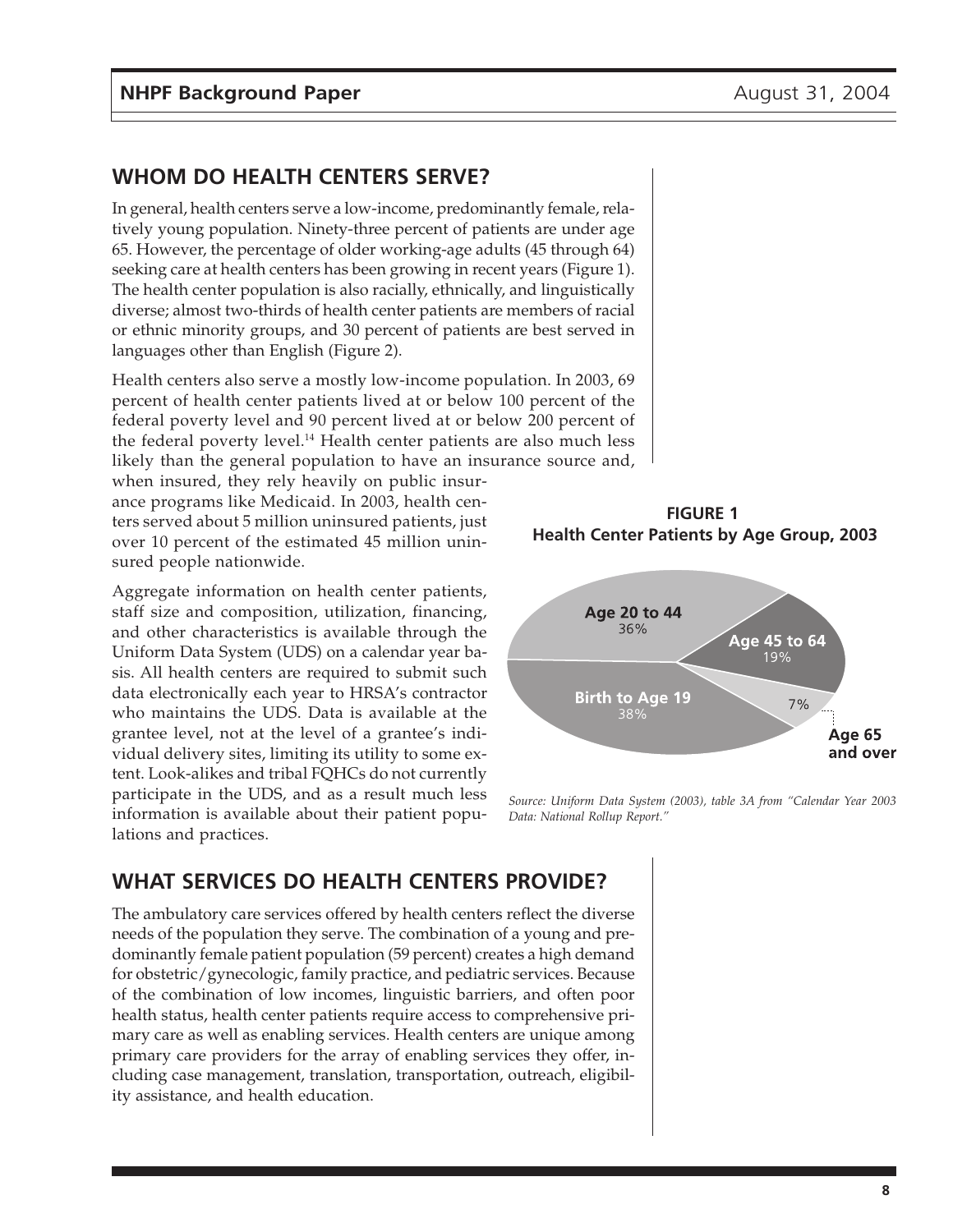Although patients served by health centers tend to be young, their incidence of chronic conditions, like diabetes and hypertension, is disproportionate in comparison to the general population. As a result, health centers commit significant resources to managing these chronic conditions.

In many areas, health centers are the sole providers of dental, mental health, and substance abuse services for medically underserved individuals and families. Close to 75 percent of health center grantees provide preventive dental services at one of their sites. Seventy percent provide mental health



**FIGURE 2 Health Center Patients by Race and Ethnicity, 2003**

*Source: UDS, table 3B from "Calendar Year 2003 Data."*

treatment and counseling, and 50 percent provide substance abuse treatment and counseling on-site. In cases where health centers do not offer services on-site or where demand exceeds on-site capacity, referrals are made to other providers and the health center pays for those services some of the time.

About one-third of health centers have a licensed pharmacy staffed by a pharmacist either in-house or through a contractual arrangement with a local pharmacy. Sixty percent of health centers rely solely on their physicians to dispense prescription drugs. Federal and manufacturersponsored programs exist to help health centers make affordable prescription drugs available to their patients. Health centers, look-alikes, tribal FQHCs, and RHCs, among other provider types, can receive significant discounts on outpatient prescription drugs through the federal 340B discount drug program. Drug manufacturers are statutorily required to participate in the 340B program in order to have their drugs reimbursed by Medicaid. HRSA administers the 340B program and contracts with a "prime vendor" or preferred wholesaler who works with the drug manufacturers to negotiate significant discounts and assists entities participating in the 340B program in receiving their orders. In general, 340B drug prices have been found to be about 50 percent of the average wholesale price (AWP).15

Just over half of health center grantees take advantage of the drug discounts available through the 340B program. It is not entirely clear why more health centers do not participate in the program. There appears to be confusion about the extent to which health centers are allowed to rely on contractual arrangements with local pharmacies versus creating in-house pharmacies, a more expensive undertaking. HRSA maintains that contracted pharmacies have always been allowed, but health centers did not seem to know this was an option until the last few years. There appears to be growing acceptance of the contractual approach,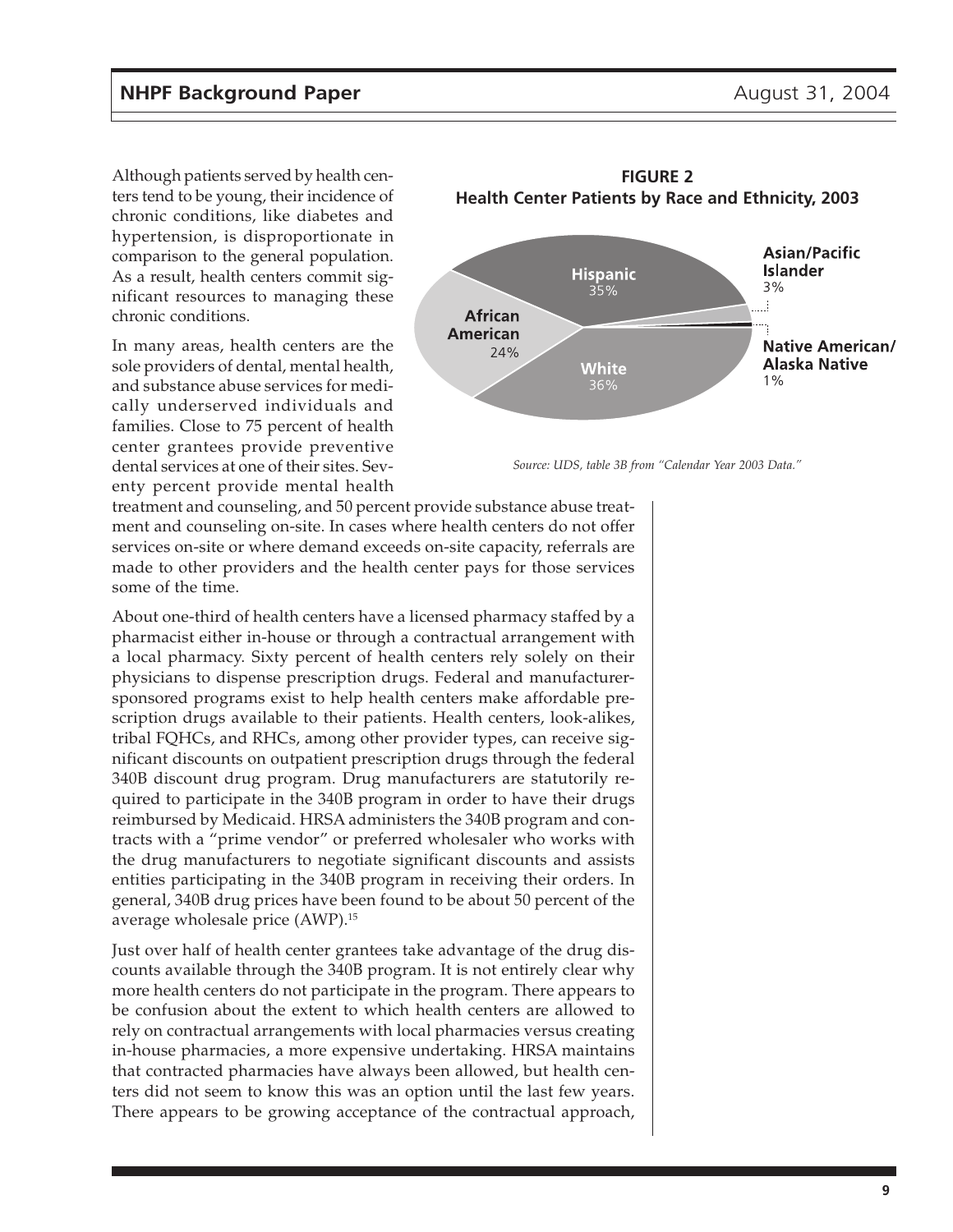which explains the recent uptake in the 340B program among health center grantees. HRSA encourages participation in the 340B program by providing technical assistance to grantees as well as competitively funding grants to establish pharmacy networks across several grantees.

The services offered by an individual health center will likely be customized to the needs of the population it serves. Specialized programs, such as Health Care for the Homeless grantees, will tailor their service offerings to the unique needs of their patients. For example, this type of grantee might utilize mobile vans as a base for service delivery, whereas a community health center is more likely to rely on a traditional structure for their clinic.

## **WHAT TYPES OF PROVIDERS DELIVER CARE IN HEALTH CENTERS?**

Health centers are staffed by a combination of clinical, enabling, and administrative personnel. They are typically managed by a chief executive officer, a chief financial officer, and a clinical director. Depending on the size of the patient population, the clinical staff consists of a mixture of primary care physicians, nurse practitioners, physician assistants, nurses, substance abuse and mental health specialists, dentists, hygienists, and other health professionals.

Health centers face numerous challenges in recruiting and retaining staff. Health centers are located in areas that often do not attract health care professionals; they serve needy, vulnerable patients; and generally they do not have the financial resources to offer competitive salaries. In response, the federal government has developed several programs to help health centers and other providers in underserved communities to meet their workforce needs.

### **National Health Service Corps Program**

The National Health Service Corps (NHSC) provides scholarships and loan repayments to health professionals in exchange for a commitment to practice full-time in a Health Professional Shortage Area (HPSA). The HPSA designation is similar to an MUA or MUP designation, but a HPSA is based solely on a service area's physician-to-population ratio (see text box). NHSC scholarship recipients receive tuition and fees, books, supplies, equipment, and a monthly stipend for up to four years. They must serve one year for every year of financial support received, with a twoyear service minimum. Scholarships are awarded to students enrolled in medical schools, nurse practitioner programs, nurse-midwifery programs, physician assistant programs, and dental schools.

The loan repayment program targets already trained health professionals. It is open to the same providers as the scholarship program as well as to dental hygienists, clinical or counseling psychologists, clinical social workers, licensed professional counselors, marriage and family therapists, **Health centers face numerous challenges in recruiting and retaining staff.**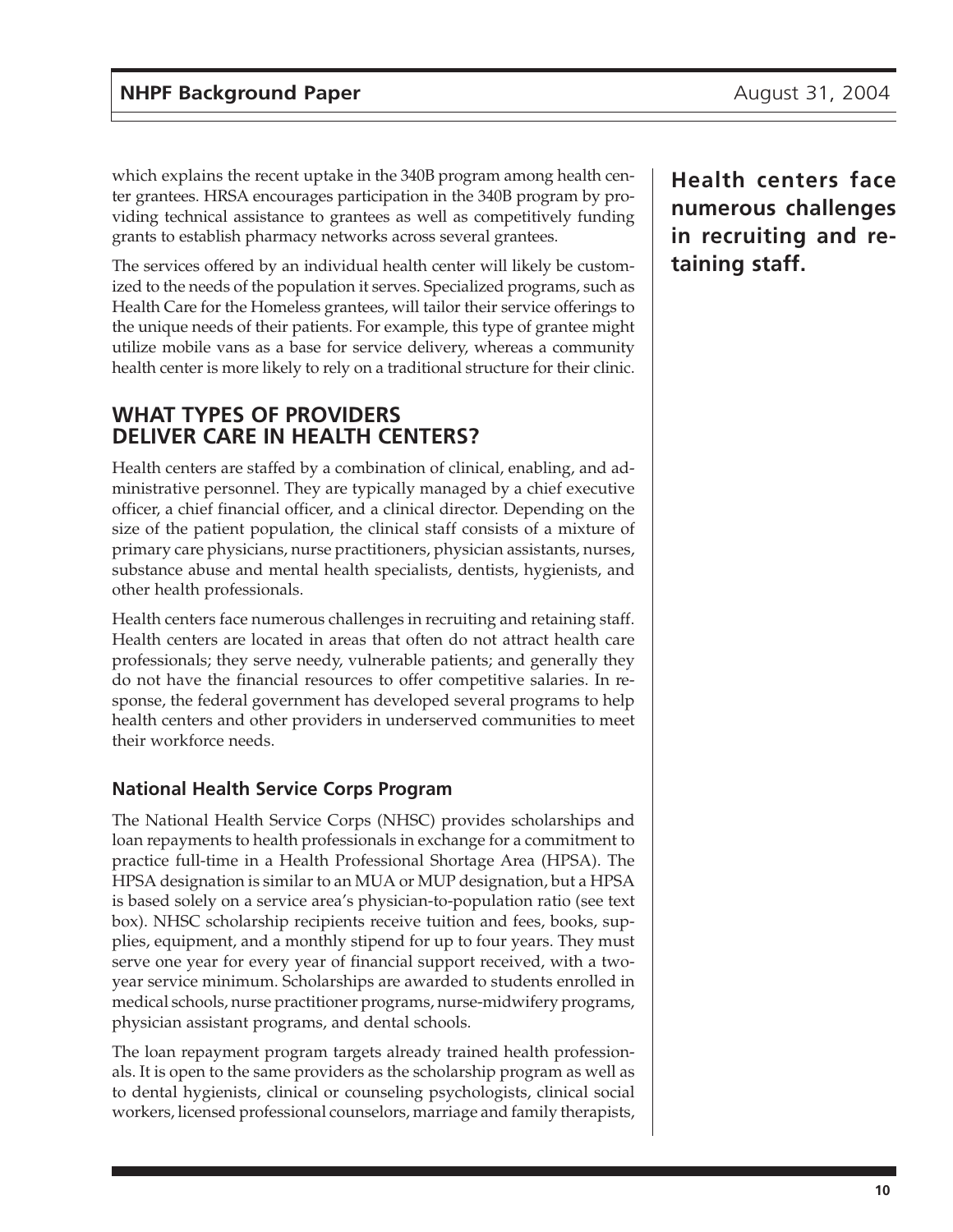## **HPSA Designation Requirements**

To be designated a primary care Health Professional Shortage Area (HPSA), the area must be a rational service area and have a population-to–full-time equivalent primary care physician ratio of at least 3,500:1. Areas with a ratio between 3,500 and 3,000:1 may still be designated as a HPSA if they can demonstrate unusually high need for primary care services or insufficient capacity through existing primary care providers. As with the MUA/MUP designation, communities must be proactive in seeking out a HPSA designation. In 2002, Congress authorized automatic facility HPSA status for all FQHCs and for RHCs that provide access to care regardless of ability to pay. This automatic HPSA designation makes these clinics eligible to recruit from the NHSC program.

and psychiatric nurse specialists. For a two-year minimum service commitment, the NHSC will pay up to \$50,000 of the provider's qualifying educational loans, plus a 39 percent tax assistance payment.<sup>16</sup> In 2003, 731 of the approximately 11,000 full-time equivalent clinical staff in health centers were NHSC assignees.<sup>17</sup>

### **J-1 Visa Waiver Program**

Recruiting foreign medical graduates is another way underserved communities (especially rural ones) meet their health care workforce needs. Many foreign medical graduates come to the United States on a J-1 visa to pursue graduate medical education. Upon completion of their residency programs, they are required to return to their country of legal residence for at least two years to share the knowledge and experience they have gained. In some cases, the two-year return home requirement may be waived if an interested government agency (IGA) requests a waiver for the physician.

The J-1 visa–holding physician must have a contract to serve as a fulltime, primary care provider for three years in a HPSA or MUA/MUP in order to have the return home requirement waived. A waiver request must be sent by the IGA to the Department of State, who reviews it and forwards it to the Department of Homeland Security (DHS) for final approval. If approved, the J-1 visa converts to an H1B visa. The Conrad 30 Program is a similar program in which state offices of primary care serve as the IGA and may request up to 30 waivers each year per state for J-1 visa physicians to work in HPSAs and MUA/MUPs in their state.

No data are available to quantify the extent to which health centers rely on former NHSC providers or J-1 visas to meet their workforce needs. HRSA recently surveyed health center directors about workforce issues, including gathering information on NHSC and J-1 providers, and expects to release the results in the fall of 2004.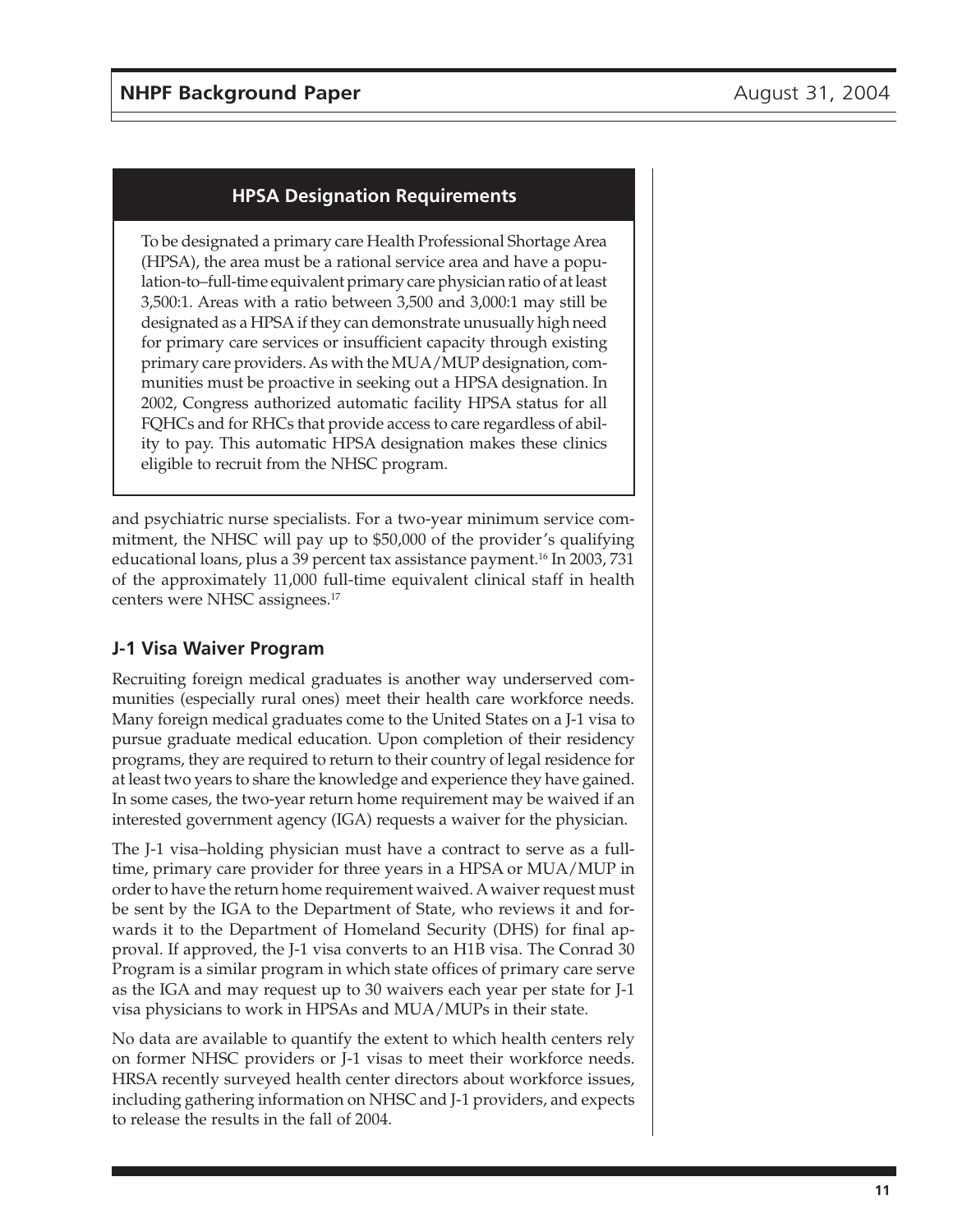#### **Malpractice Coverage Through the Federal Tort Claims Act**

The federal government also supports health centers' ability to secure health care professionals through special malpractice coverage. Until 1992, health centers had to purchase private malpractice insurance to protect themselves from malpractice judgments. That year, Congress brought employees of qualifying health centers under the protective liability coverage provided to federal agencies and employees through the Federal Tort Claims Act (FTCA). In essence, malpractice liability is shifted from the individual health center to the federal government, with the costs paid out of the federal health center program's annual appropriation.

In order to receive FTCA coverage, health centers must apply to HRSA to be designated a "deemed" organization. The deeming process covers credentialing of health center providers, the health center's risk management systems, and the center's past claims history. Once a center is deemed, any officer, governing board member, or employee of the health center is covered by the FTCA.<sup>18</sup> In 2003, 77 percent of health center grantees were deemed under the FTCA.

Each year Congress earmarks a portion of its appropriation for health centers for HRSA's Health Center Judgment Fund to cover the cost of judgments and settlements against health centers. FTCA coverage, unlike private insurance policies that limit the insurer's liability, does not have a monetary limitation for judgments. As of the end of FY 2003, 1,279 claims had been filed against this fund and 224 of them had been paid. Total claims obligations under the program from its beginning in 1993 to the end of FY 2003 were approximately \$79 million, whereas total appropriated deposits were \$95.7 million. Because there is only a slight margin between the aggregate claims payout level and the Judgment Fund balance, a single large settlement could easily bankrupt the Fund.

Claims and payment obligations have risen significantly since the fund's inception and have raised concerns about future funding requirements of the program. Despite these concerns, FTCA coverage has proven costeffective in providing health centers with malpractice coverage. Had FTCA coverage not been in place, health centers would have spent an estimated \$1.05 billion on malpractice insurance premiums from 1993 to 2003.<sup>19</sup>

# **HOW ARE HEALTH CENTERS FINANCED?**

Medicaid is the largest source of revenue for health centers, followed by federal grants. Health centers serve about 10 percent of all Medicaid enrollees nationally and, like all other Medicaid providers, were affected by Medicaid's shift to a managed care delivery system in the 1990s. Although the trend created apprehension among health centers and results have been mixed, overall, health centers have adapted to the change. In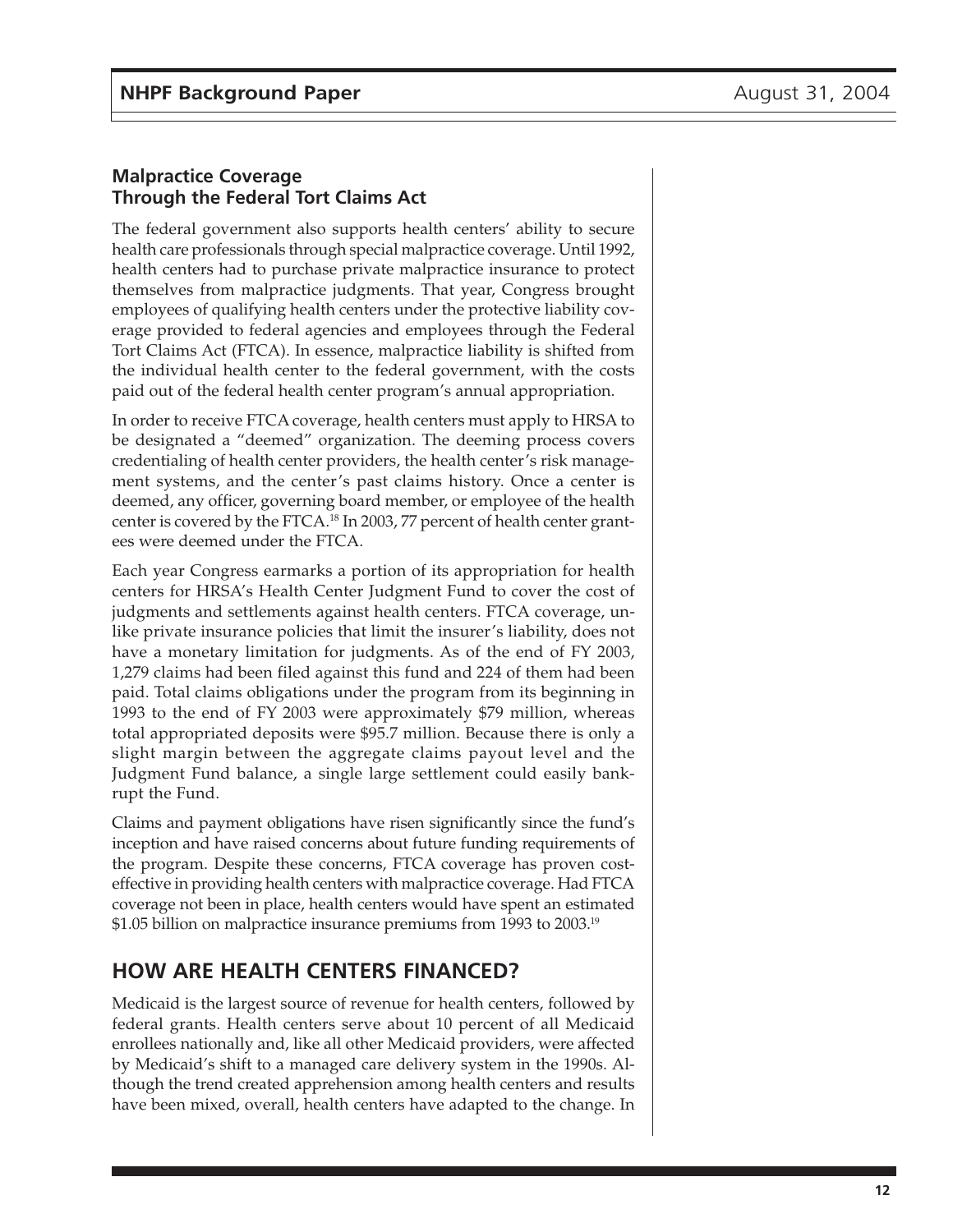2003, 45 percent of health center Medicaid patients were enrolled in managed care plans, about on par with overall Medicaid managed care enrollment of 50 percent (Figures 3 and 4).<sup>20</sup>

With the advent of Medicaid managed care, health centers were most concerned about losing their Medicaid patient base and the Medicaid cost-based reimbursement that helped them serve the uninsured. Health centers generally lost money in their early experiences of contracting and assuming risk for Medicaid managed care patients, and they struggled to meet many requirements such as providing 24-hour coverage. Much of the

centers' losses occurred in states with "1115 waivers" that chose to legally waive cost-based reimbursement for FQHCs under managed care. Recognizing that health centers needed Medicaid payment protections under managed care to stay financially viable and able to serve the uninsured, Congress in 1997 mandated that state Medicaid agencies make a "wrap-around" payment to FQHCs to cover the difference between their costs for providing care and the rates they were receiving from managed care organizations  $(MCOs).<sup>21</sup>$  In many states, these payments were not made in a timely fashion, and health centers resorted to litigation to secure them.

Instead of merely contracting with MCOs, some health centers reacted to the shift to Medicaid managed care by forming their own Medicaid managed care plans.<sup>22</sup> This move preserved their patient base and allowed them greater control over the funding stream. Initially, commercial plans dominated the Medicaid managed care market, but many have since exited for various reasons and plans that focus on Medicaid beneficiaries have gained prominence. Much of the success of Medicaidfocused plans has been attributed to their prior experience with and understanding of the complexities of serving the Medicaid population. The number of Medicaid-focused plans has remained relatively steady since 1996,

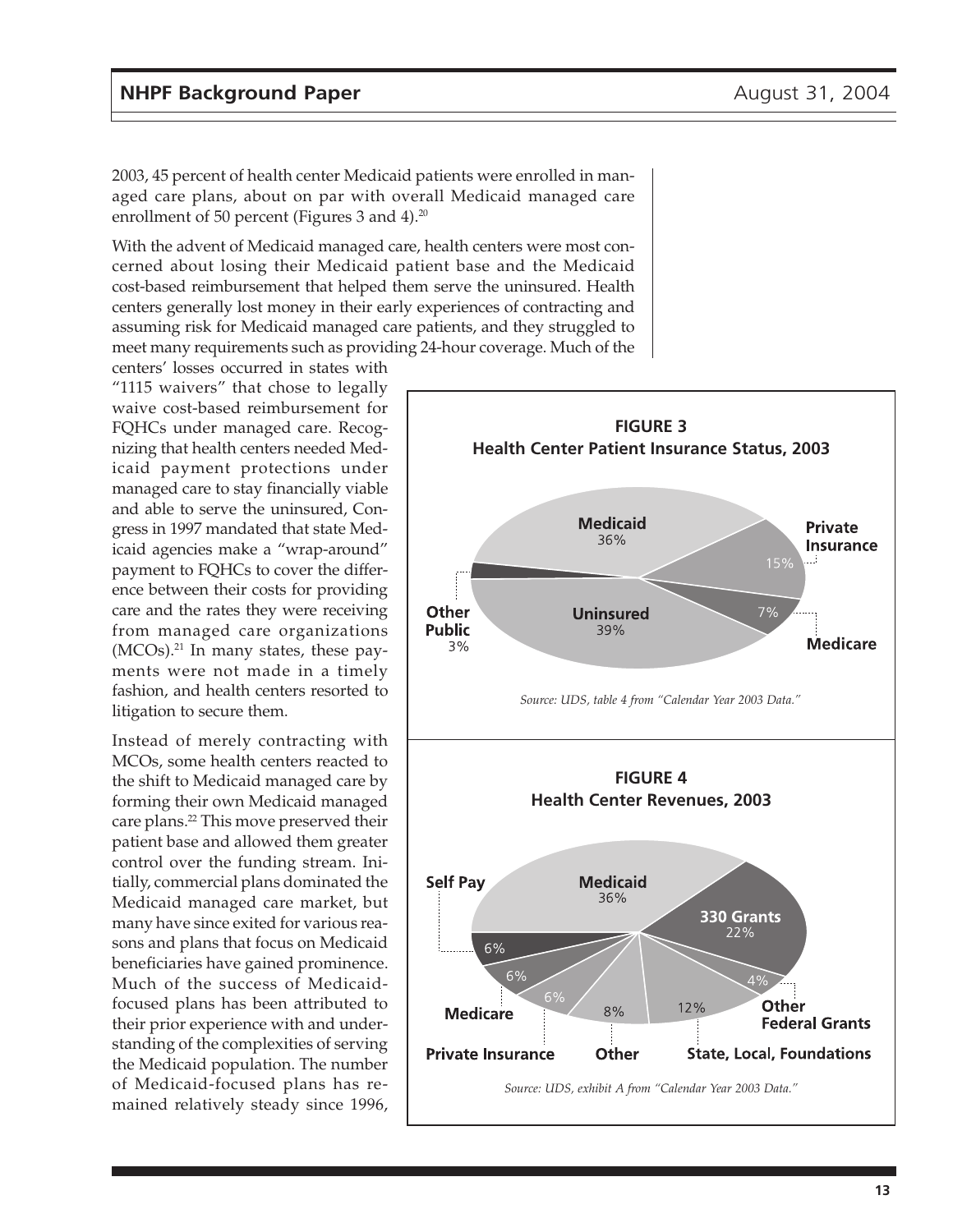but membership has expanded<sup>23</sup>: Currently, 18 community health center-affiliated health plans serve 1.3 million enrollees.<sup>24</sup>

A number of health centers also participate in networks with other health centers or other safety net providers to jointly negotiate contracts with MCOs, centralize some services, and pool resources. HRSA has stimulated these efforts by providing some grant funds through the Integrated Services Development Initiative (ISDI), which began in 1994. Network grantees focus on integrating a chosen area—like financial, pharmacy, or information systems—across members.

#### **The Mechanics of Medicaid Cost-Based Reimbursement**

Since 1990, the hallmark of being an FQHC has been cost-based reimbursement for services provided to Medicaid patients. This preferential payment policy helps ensure adequate reimbursement for care provided to Medicare and Medicaid beneficiaries, thus allowing federal and other grant funds to be used to provide care to the uninsured. But cost-based reimbursement systems have their critics. For state Medicaid agencies, cost-based reimbursement rates for FQHCs are higher than the rates they pay other providers and it raises accountability and efficiency concerns; some believe it creates a disincentive to control costs. Consequently, cost-based reimbursement for FQHCs has been threatened in the past; in 1997 Congress passed a law that began to phase it out.25 Advocates protested the phase-out and in response Congress created a prospective payment system (PPS) for Medicaid payments to FQHCs, which became effective in 2001.

Medicaid cost-based payments for FQHCs were based on the clinics' overall costs, not the costs of providing care to Medicaid patients alone. Under the cost-based system, FQHCs totaled their annual allowable costs, such as personnel, mortgage, utilities, transportation, and supplies, and divided that by their total encounters with patients to get a cost-per-encounter rate. States reviewed the cost reports to determine which costs were allowable; Medicaid programs had to follow Medicare statute and regulations in determining allowable costs and reasonableness of costs. States could set their own limits for reasonableness of costs, including setting ceilings on costs per service or a limit on a certain type of cost.<sup>26</sup> In a given year, an FQHC was paid based on the previous year's per encounter rate and underwent a reconciliation process at the end of the year—once cost reports had been audited—to reimburse it for any underpayment or overpayment by the state. Because the calculation was based on total costs, it did not reflect any difference in utilization by or resource intensiveness of Medicaid patients relative to other types of patients.

The current PPS is a less generous Medicaid payment methodology than cost-based because it is tied to the average of each FQHC's allowable costs from FY 1999 and FY 2000. Medicaid agencies started using the PPS to pay for services provided on or after January 1, 2001. For services provided in FY 2002 and each subsequent year, each FQHC's per-encounter **The current Medicaid Prospective Payment System for FQHCs is less generous than costbased reimbursement.**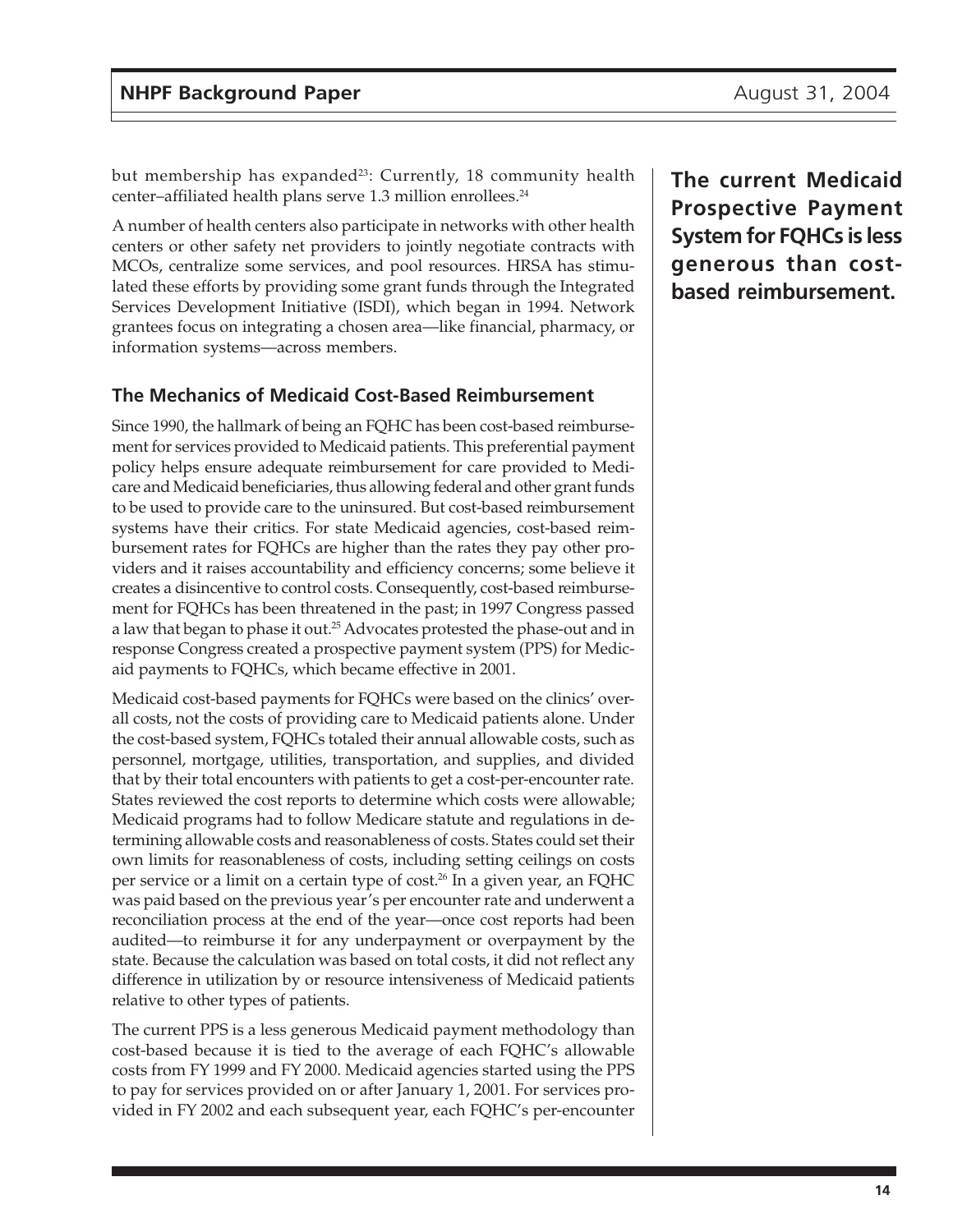rate is adjusted for inflation by the Medicare Economic Index (MEI) for primary care.<sup>27</sup> The MEI is considered a historically low measure of inflation and "an FQHC's…ability to manage under the new PPS will depend on its initial payment rate, and changes it can make to keep its cost growth at or below the inflation index."28 In general, states prefer the PPS because it limits their payments to FQHCs and is a more predictable expense. It also eliminates the annual cost report auditing required by a cost-based system, which is resource-intensive. As with cost-based reimbursement before, under the new PPS states must pay FQHCs a wraparound payment for the difference between their per-encounter rate and the payment they receive from MCOs.

Notwithstanding these benefits of the PPS, states must strike a balance between saving money in the short term through lower Medicaid payments with a PPS and spending money in the long term if a health center becomes insolvent and therefore cannot care for Medicaid or uninsured patients, causing patients to revert to emergency room–based care. Some states have therefore chosen to take advantage of a provision in the Medicaid statute that allows them to reimburse FQHCs more generously than the PPS by implementing an alternative payment methodology. The alternative must pay at least what the FQHC would receive under the PPS and must be agreed to by the FQHC. Based on a 2003 survey, 15 states have maintained cost-based reimbursement as their alternative payment methodology. A few others are implementing a PPS using more recent costs than those from FY 1999 and 2000 or are using more generous inflators.<sup>29</sup> Both Maryland and Florida are implementing the PPS and are using the MEI as the inflator, rather than an alternative payment methodology. Maryland's Medicaid program pays FQHCs between \$90.71 and \$191.24 for medical visits and  $$78.90$  to  $$171.53$  for dental visits under the standard PPS formula.<sup>30</sup> By comparison, Florida's Medicaid program pays FQHCs between \$78.70 to  $$125.86$  per visit, including dental payment.<sup>31</sup>

It is unclear whether the shift to a PPS has had a negative impact on the general financial viability of health centers. In the aggregate, Medicaid revenues to health centers have been increasing each year, before the PPS implementation and after. To date, most analysis of the PPS has focused on determining where it is being implemented and how. Some clarity may come from a report requested by Congress in the same law that authorized the PPS. Congress charged the U.S. General Accounting Office [(GAO) renamed the Government Accountability Office in July 2004] with studying the need and method for re-basing or refining costs for determining Medicaid payment to FQHCs; the GAO is in the preliminary phase of conducting this study.

#### **Grant Funds**

Despite aggregate funding increases to the health centers grant program over the last decade, dollars per uninsured patient have remained flat. In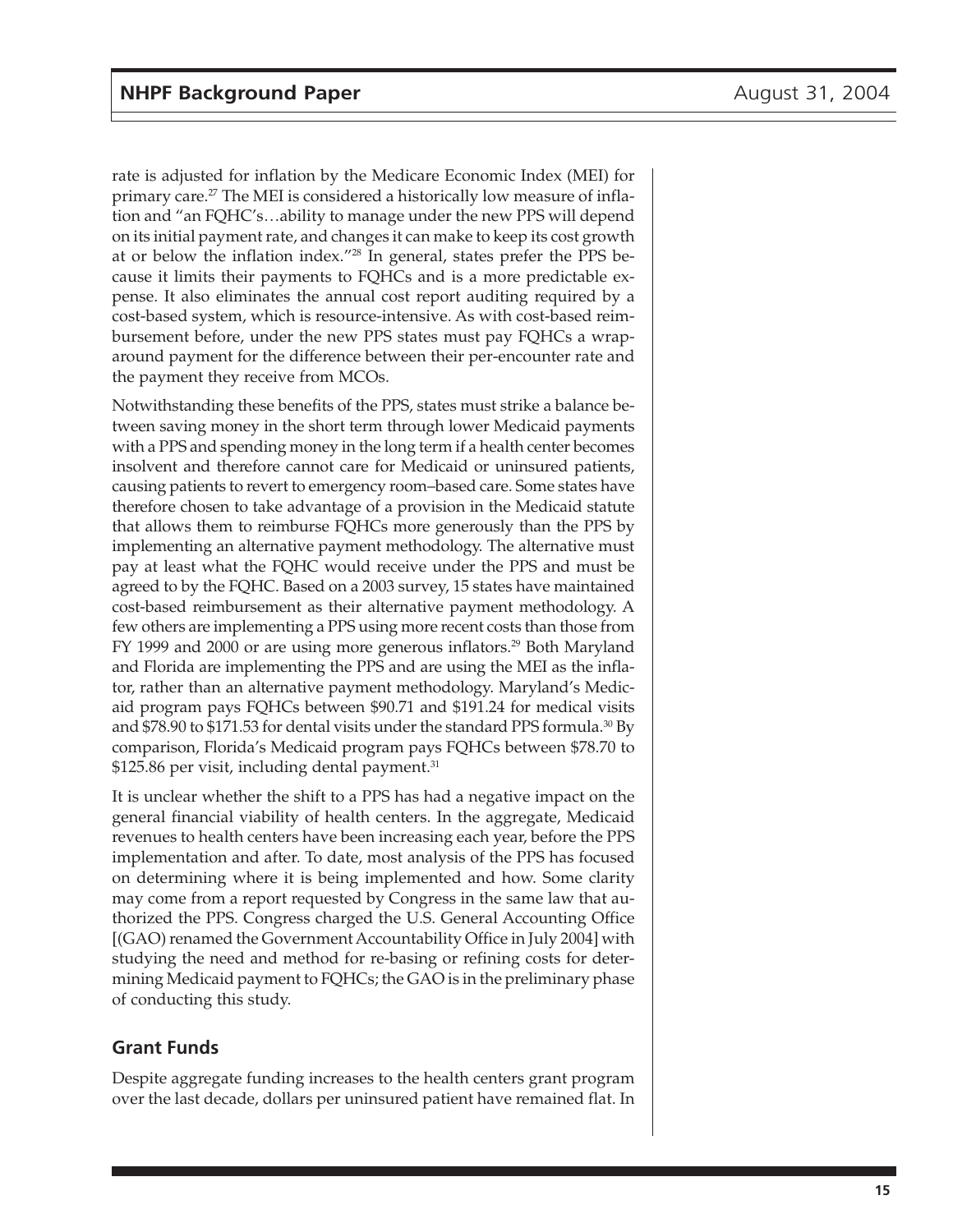1995, health centers received \$249 per uninsured patient compared to about \$268 per uninsured patient in 2003.<sup>32</sup> These grant dollars are critical to health centers to enable them to provide care to the uninsured as well as pay for enabling services, but they are not enough to cover those costs entirely. In 2003, the total cost per patient averaged about \$479. In real 2003 dollars, the annual rate of growth of federal appropriations for health centers was 7.3 percent between FY 2002 and FY 2003, but the estimated growth in the number of uninsured health center patients over that same period was 11.4 percent.<sup>33</sup>

To make up for this gap in funding, health center administrators leverage their dollars from grant, Medicaid, and other sources to cover the costs of care to the uninsured. The George W. Bush administration has increased overall appropriations for the health centers program (Table 1), but for FY 2004 about three-quarters of it has been targeted to funding new health centers, additional delivery sites at existing centers, and expanding capacity to serve more patients, with only one-quarter dedicated to increasing the amount existing centers receive.

Many health centers also rely on state, local, and private grants and donations to supplement Medicaid reimbursements and federal grant funds that, in general, are not keeping up with health care cost inflation. Many states have cut grant funds to health centers during the last few years of state budget crises. According to a survey conducted by the National Association of Community Health Centers, 17 of 31 states that provided direct funding to health centers in 2003 cut that funding by more than \$40 million, $34$  or about 7 percent of total state and local grant funding to health centers. Larger state funding cuts were anticipated but did not materialize, in large part because of the \$20 billion in federal fiscal relief states received from the Jobs and Growth Tax Relief Reconciliation Act of 2003. However, the cuts implemented were not insignificant and tightened health center margins, which can easily shift from black to red.

#### **Private Health Insurance**

In general, health centers do not generate a significant amount of revenue from privately insured patients. In 2003, 15 percent of health center patients were privately insured, but only 6 percent of health center revenues came from private insurance. These privately insured patients could be lower utilizers of care, but it is more likely, considering the low income level of the majority of health center patients, that the private insurance policies they had were high-deductible plans that offered limited benefits and paid low rates.<sup>35</sup> By comparison, 36 percent of health center patients were covered by Medicaid and 36 percent of health center revenues come from Medicaid. If many Medicaid-covered patients were to shift to private insurance coverage, it could negatively impact health centers' ability to serve the uninsured.

#### **TABLE 1 Health Center Federal Appropriations** (in billions of dollars), **Fiscal Years 1994–2004**

| FY   | <b>\$ Billions</b> |
|------|--------------------|
| 1994 | 0.734              |
| 1995 | 0.756              |
| 1996 | 0.753              |
| 1997 | 0.797              |
| 1998 | 0.820              |
| 1999 | 0.920              |
| 2000 | 1.01               |
| 2001 | 1.16               |
| 2002 | 1.34               |
| 2003 | 1.47               |
| 2004 | 1.57               |
| 2005 | *<br>1.79          |

*\*President's Budget Request.*

*Source: Bureau of Primary Health Care, Health Resources and Services Administration, DHHS.*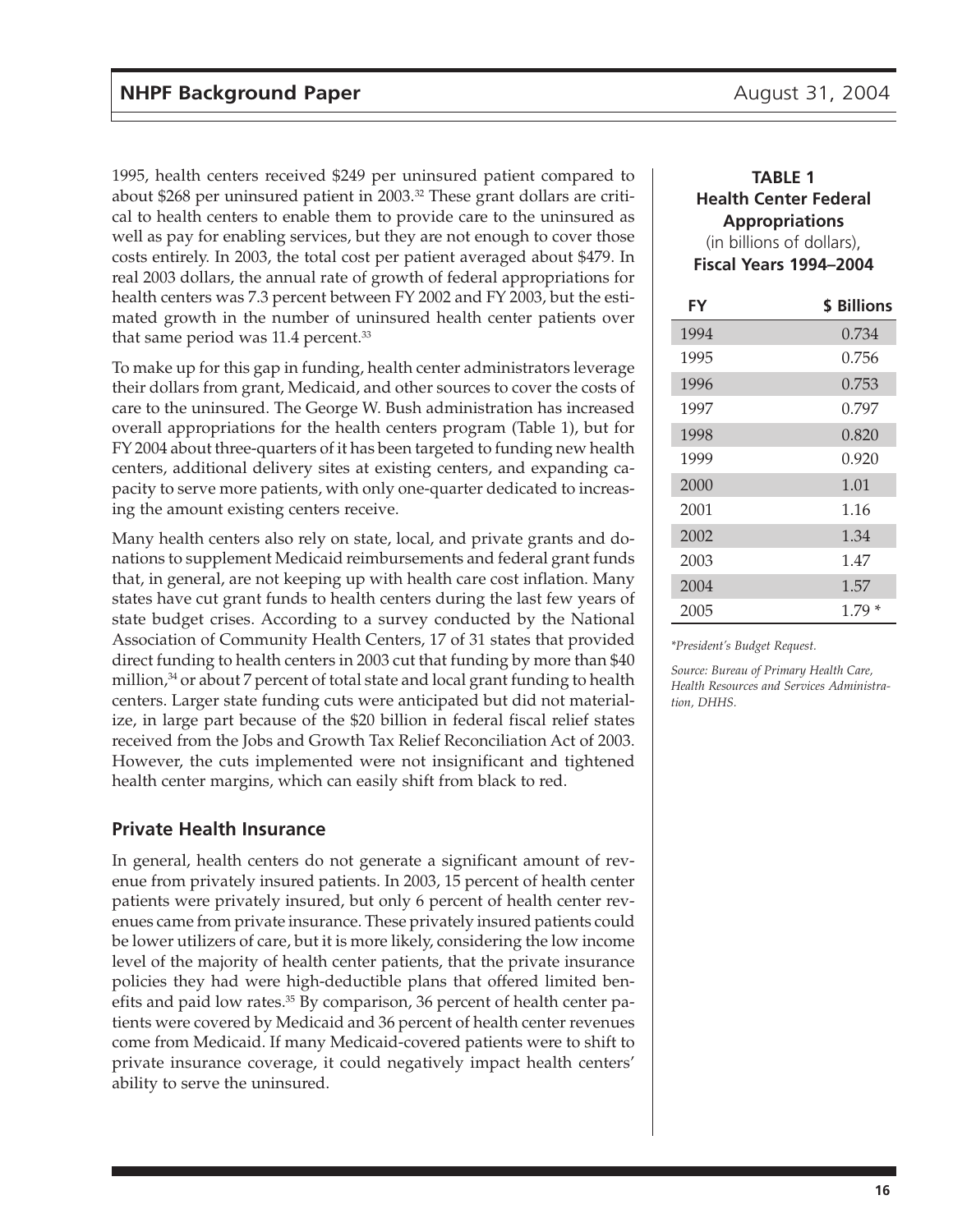#### **Medicare**

Medicare is a relatively small revenue source for health centers. Like Medicaid, it has special payment provisions for FQHCs. Medicare services are paid on an all-inclusive, per-encounter rate but are capped by an upper payment limit set by CMS. Each FQHC has its own encounter rate derived from its prior year total allowable costs (dental, pharmacy, and optometry costs are excluded), divided by total encounters. Beneficiaries pay a coinsurance of 20 percent of the per-encounter charge and Medicare pays 80 percent. For the 80 percent it reimburses the center, Medicare will not pay above \$106.58 for urban FQHCs and \$91.64 for rural FQHCs. Health centers must absorb any costs above these levels. CMS's fiscal intermediary for FQHCs estimates that 60 percent of FQHCs have hit this upper payment limit. Medicare does not reimburse FQHCs for some preventive services that FQHCs typically provide because they are excluded by Medicare law; examples include preventive dental services and health education classes. However, for eligible FQHC services, no Medicare Part B deductible applies.36

#### **The Bottom Line**

With the many changes in the health care environment affecting health centers over the last decade—the shift from cost-based reimbursement to a PPS, the increasing prevalence of managed care delivery systems in Medicaid, increasing numbers of uninsured patients, flat per–uninsured patient grant funding, and state budget shortfalls—it would seem that health centers would be under significant financial stress, and some are. According to HRSA's analysis, approximately 4 percent of health centers have financial, organizational, or managerial problems that seriously threaten their stability and viability. About half of those have sound internal management and operational systems but are facing external market changes (for example, an increase in uninsured patients due to a local economic downturn) that are negatively impacting their viability.<sup>37</sup> Achieving financial stability and growth in the midst of such a complex and rapidly changing health care market requires astute health center leadership and expertise beyond merely balancing costs with revenues. Factors such as productivity, operations, information technology, and access to capital, among others, all contribute significantly to the overall balance sheet.

## **HOW DO HEALTH CENTERS ENSURE HIGH-QUALITY CARE?**

Health centers were patient-centered and focused on improving the quality of care long before these terms became industry buzz words. Despite the financial pressures they face, multiple studies document health centers' efficacy in reducing the delivery of low birth weight babies, reducing hospitalizations for patients with chronic conditions, and providing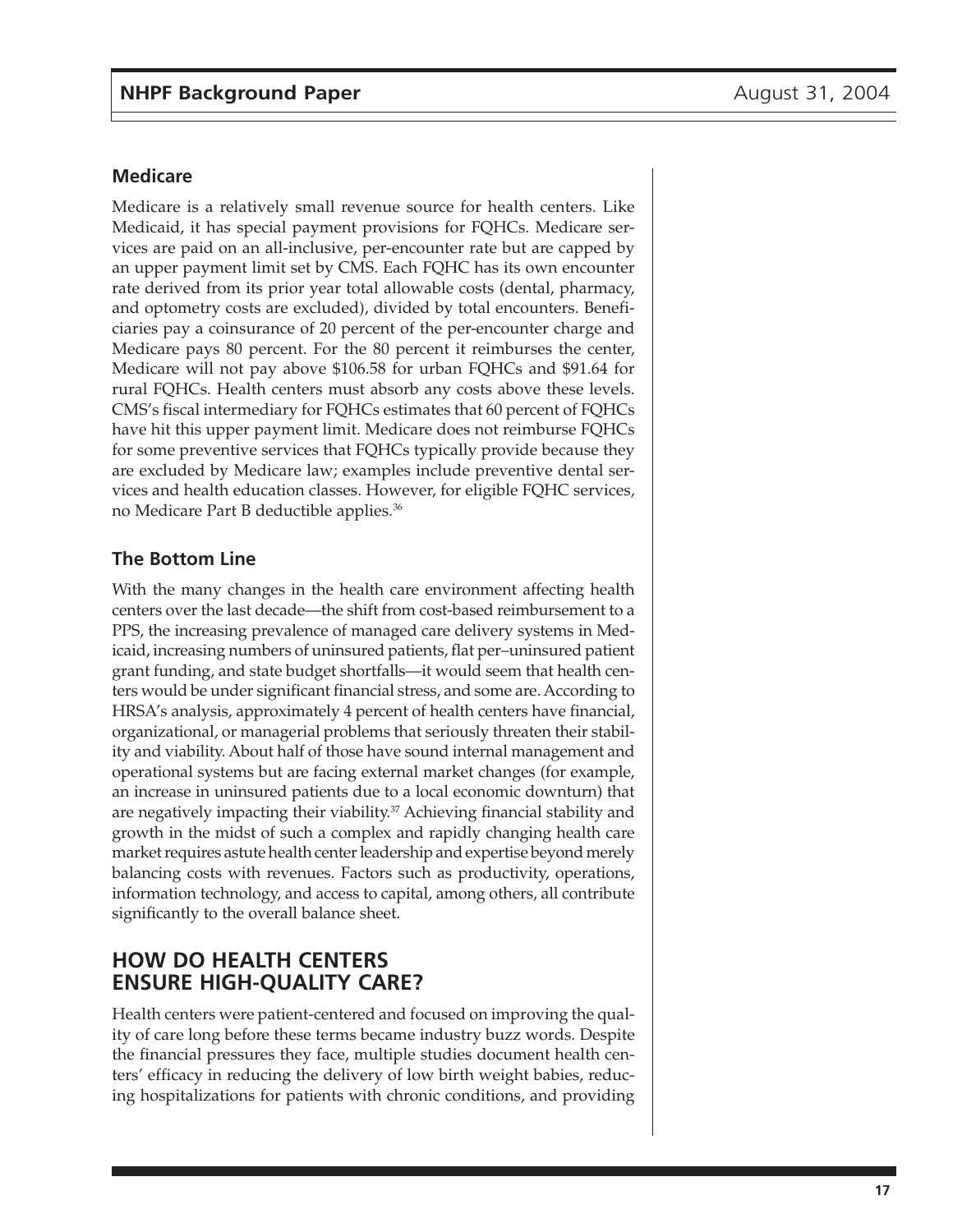preventive women's health services. For example, a comparison of health center and national data showed that 10.3 percent of African American women served by health centers deliver low birth weight babies, compared to 13.1 percent of African American women nationally. The rate for rural African American women served by health centers and delivering low birth weight babies was even lower: 8.5 percent, compared to 13.0 percent for all rural African American women.<sup>38</sup>

Another study compared hospitalization and emergency visits for a set of chronic and acute conditions across 50,000 Medicaid beneficiaries, some of whom received the majority of their care from FQHCs and others who received their care from office-based providers or other outpatient settings in the same areas. It found that beneficiaries "who received most of their primary care from FQHCs were significantly less likely to be hospitalized and less likely to seek ER care for ACSC [ambulatory care sensitive conditions] than a comparison group."39

## **Performance Review and Accreditation**

The most basic way HRSA assures health center quality is by reviewing grantee performance before renewing their grant funding (usually every 3 to 5 years). Until recently, the agency conducted a Primary Care Effectiveness Review (PCER) that was mostly compliance-oriented. The PCER was phased out in December 2003 and has been replaced by the Performance Review Protocol. The new process aims to be more performance than compliance-oriented and will be conducted by teams of mostly federal reviewers from HRSA's ten field offices. For example, the new process will include a review of data capacity and systems and their use. A standard list of performance measures for health centers is unavailable because the new process is in its early stages.

About one-third of health center grantees have been accredited by the Joint Commission on Accreditation of Healthcare Organizations (JCAHO).40 HRSA began working with the JCAHO in 1996 to combine the PCER with JCAHO's accreditation survey for ambulatory care organizations. With the introduction of the new review protocol, HRSA is reviewing its relationship with the JCAHO and considering how and when to review JCAHO-accredited health centers in the future.

### **Improving Clinical Care Processes**

Although health centers' effectiveness as providers of care to vulnerable populations is well documented, the patients they serve have diverse needs and there remain disparities in health status between health center patients and the general population. In a continued effort to reduce and eliminate these disparities, HRSA's BPHC implemented a series of health disparity collaboratives, beginning in 1998 with an effort to improve diabetes health outcomes and diabetes clinical practice. The collaboratives **Multiple studies document health centers' efficacy in providing quality care.**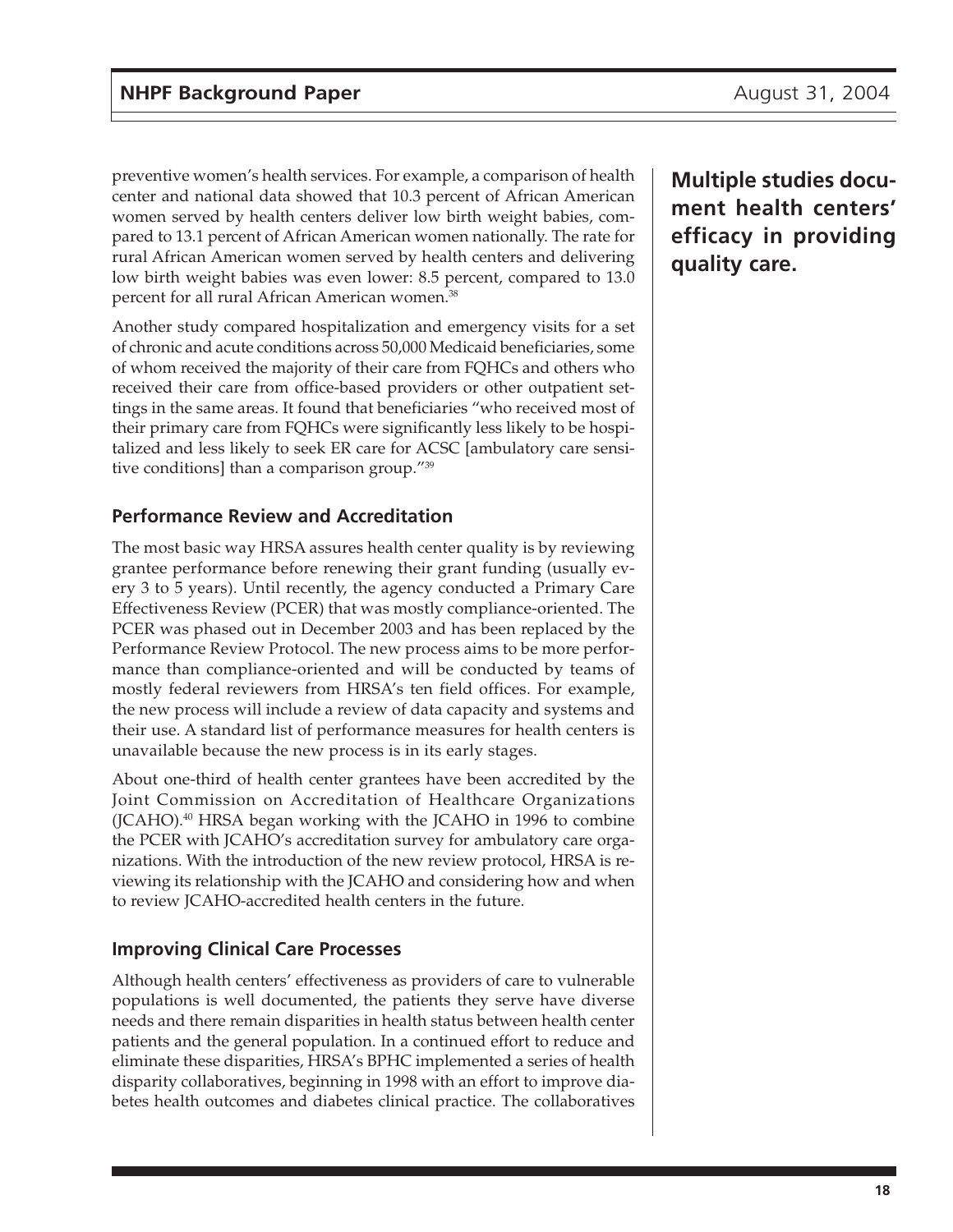are the result of a partnership between BPHC, the Institute for Healthcare Improvement, and the MacColl Institute for Healthcare Innovation. Their goal is to change the way health centers manage chronic diseases by improving their delivery system, encouraging more self management by patients, and utilizing clinical information systems for decision making.

Though national evaluations of the collaboratives are currently underway, none has yet been completed or published, but one regional study found that the interventions performed as a result of the diabetes collaborative did improve the number of patients receiving care according to the American Diabetes Association's clinical practice recommendations. The study reviewed charts and surveyed and interviewed providers and staff in 19 Midwestern health centers who participated in the collaborative in 1999. It found that HbA1c measurement (a blood test that measures the average blood sugar level during the past few months), eye examination referral, foot examination, nutrition counseling, and other care processes improved for diabetic patients as a result of the collaborative.<sup>41</sup>

Since April 2000, according to HRSA, average HbA1c values for patients in the diabetes registry have fallen from almost 8.8 to 8.1 as the registry grew from about 22,000 to 92,000 patients. Such reduction could be significant, as suggested by the United Kingdom Prospective Diabetes Study which found that a nearly 1.0 percent reduction in HbA1c results in a 17 percent reduction in mortality, a 15 percent reduction in stroke, and an 18 percent reduction in heart attacks.<sup>42</sup>

HRSA helps defray the costs to health centers for the intensive first year of a collaborative. Beyond the first year, health centers may compete for grants of about \$40,000 to continue and expand collaborative efforts. Additional collaboratives targeting asthma, depression, cardiovascular disease, cancer, and HIV/AIDS have been added since the initial diabetes collaborative. Currently over 500 health centers are participating in health disparities collaboratives involving over 180,000 patients. HRSA is working on prototypes for four new collaboratives: prevention, redesigning the office practice, perinatal care, and diabetes prevention. HRSA and the Agency for Healthcare Research and Quality are collaborating on a multi-year, national evaluation of the collaboratives that is expected to be available in late 2005.43

Despite documented success in providing care to underserved populations, centers face challenges in their ability to ensure access to specialty care and diagnostic tests for their uninsured populations. In order to receive grant funds, health centers must establish formal referral relationships for specialty care, diagnostic services, nonemergency hospitalizations, and other care not provided by the center. Despite these requirements, they face limitations in providing meaningful referrals for their uninsured patients. One survey of 20 health center executive directors and medical directors from ten states found that they could "obtain specialty referrals for their insured patients 'frequently' or 'very frequently' but only 59 percent could do so as often for uninsured patients."44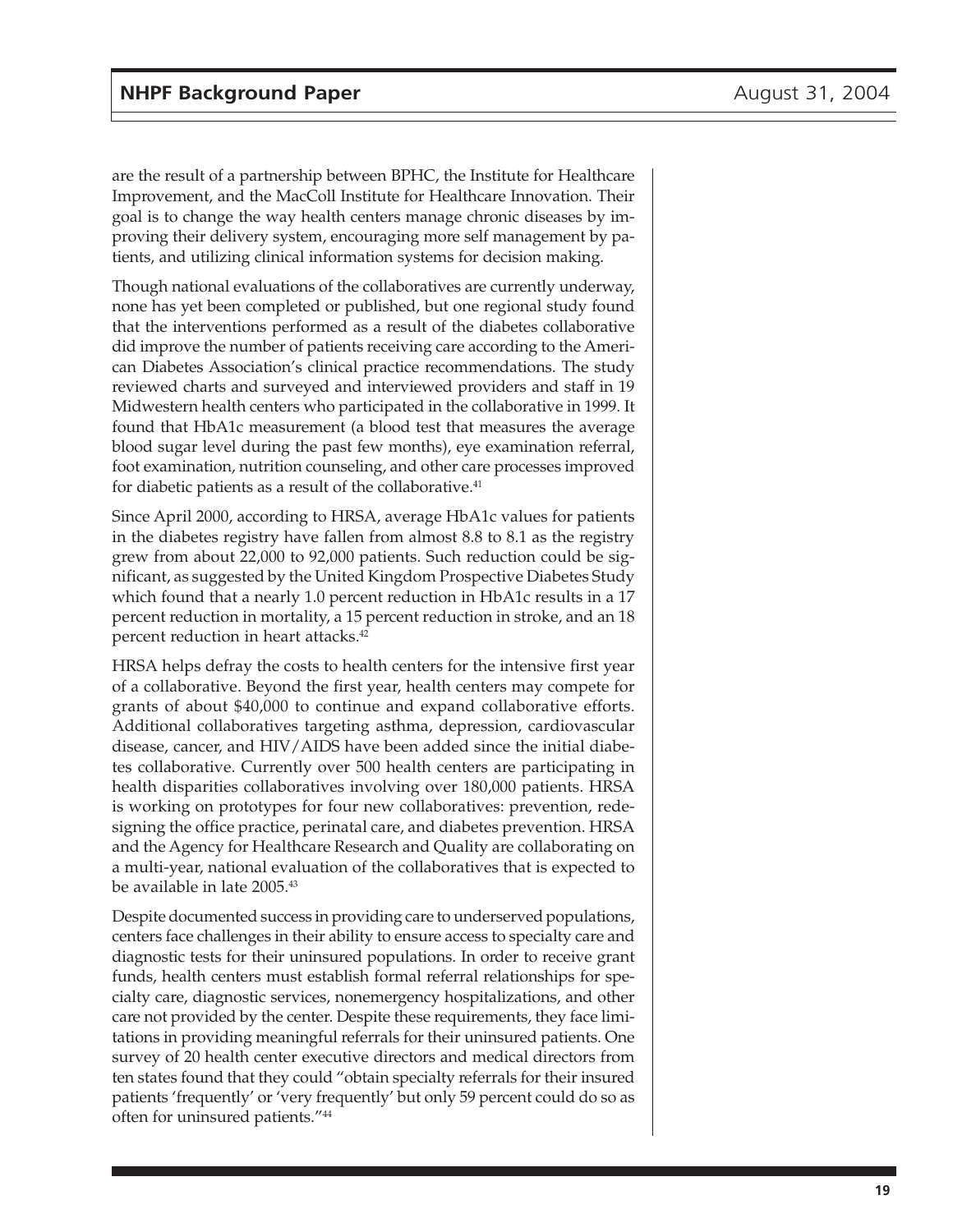It is worth noting that HRSA's preliminary analysis of the 2002 health center visit survey, a review of a representative sample of health center patient medical records, shows that only 7.5 percent of patient visits resulted in hospitalization or specialty referral.<sup>45</sup> However, for the minority of patients who do need to consult with a specialist or have access to a diagnostic imaging test, these barriers to care can have significant consequences.

Some health centers are partnering with other primary care providers to draw on their resources to provide specialty care to their uninsured patients. In some communities, health centers are working with free clinics to take advantage of their referral networks. Other health centers have become part of community consortia that apply to HRSA for a Healthy Communities Access Program (HCAP) grant. HCAP grants are designed to help communities better coordinate their health care system for the uninsured. For many health center grantees, that means establishing a network of specialty care providers willing to see uninsured patients as well as managing the number of uninsured patients sent to each provider to ensure their continued participation.

## **WHAT HAS BEEN THE IMPACT OF THE RECENT HEALTH CENTER EXPANSION INITIATIVE?**

The health centers' long track record of providing cost-effective care to underserved populations led the Bush administration to expand health centers as a key component of its strategy to address the uninsured. In FY 2002, the administration launched the President's Health Centers Initiative with the goal of adding 1,200 new and expanded health center sites over five years and to "ultimately double the number of patients treated" at health centers.<sup>46</sup> Due to budget pressures, the goal of the initiative has shifted to increasing "the number of patients served annually from about 10.3 million in 2001 to 16 million by 2006."47

To meet the expansion goal, HRSA's BPHC administers three grant competitions: new access points, expanded medical capacity, and service expansion.

■ The **new access point** competition provides funding for an entirely new grantee or for an existing grantee to open a new site. Individual awards are capped at \$650,000 for FY 2004.

■ The **expanded medical capacity** competition increases an existing health center's ability to serve more people at existing sites. Individual awards are capped at \$600,000 for FY 2004.

■ The **service expansion** competition seeks to add new or expanded mental health, substance abuse, or oral health services and to fund continued participation in health disparities collaboratives. These individual awards are capped at \$250,000 for oral health expansions where it is a new service, \$150,000 for oral health expansions where it is an existing service, \$150,000 for new and existing mental health/substance abuse expansions, and \$40,000 for health disparities collaboratives.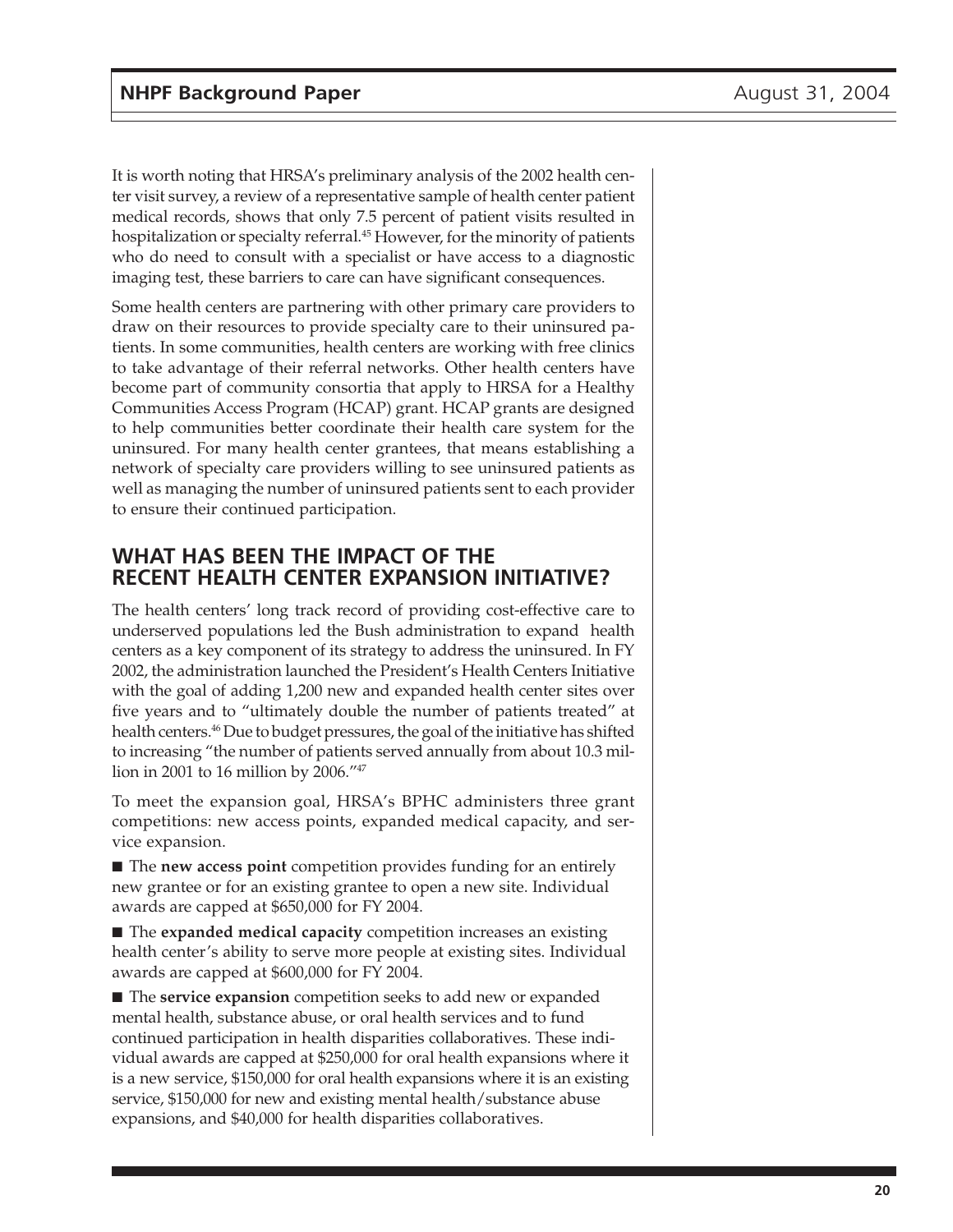The expanded medical capacity and service expansion competitions are limited to existing grantees, so the only way new organizations may receive funding is through the new access point competition. Typically, HRSA will run two to three application cycles for new access points and one cycle for expanded medical capacity and service expansion in a fiscal year.<sup>48</sup>

All applications for each of the three competitions are evaluated by an Independent Review Committee (IRC) comprised of federal and nonfederal experts. The IRC makes recommendations on the merits of each application, but HRSA program officials ultimately make the grant award decisions. All grant awards for health centers must be made in such a way to ensure that rural populations receive no less than 40 percent or no more than 60 percent of grant funds and to ensure that awards to the migrant, public housing, and homeless programs are made in the same proportion of the total appropriation as in FY 2001.

In order to effectively assess community need and to ensure readiness to serve patients within 90 to 120 days of grant award, the application process is extensive and complicated. BPHC imposes certain screens and preferences in deciding which applications will be reviewed and which will receive funding. For example, new access point applicants are encouraged to submit a letter of interest describing the level of community need for additional primary care services and a brief description of the proposed project, and BPHC provides feedback to those submitting letters to help strengthen their final application. New access point applicants are also screened through a need for assistance worksheet to see if their level of need is high enough to merit formal application review. A funding preference is given to those applicants that serve sparsely populated rural or frontier areas, defined by BPHC as a geographic area with fewer than seven people per square mile.

Recognizing the need to build capacity to compete in this fairly resourceintensive application process, HRSA partners with and provides funding to Primary Care Associations (PCAs) throughout the country. Each state's PCA analyzes the state's unmet need for primary care services, works with communities to develop competitive applications to fill that need, and provides technical assistance to existing and expanding health centers. Despite this funding, it is unclear whether the efforts are adequate to jumpstart activities in resource-poor areas.

The Bush administration is on track toward achieving its expansion goal by the end of the five-year period (FY 2006). To date, with almost three of the five fiscal years of the initiative completed, HRSA has created 334 new access points (165 new grantees and 169 new satellite sites) and awarded 285 expanded medical capacity grants, for a total of 619 toward the goal of 1,200 new and expanded sites. Service expansion grants do not factor into these increases because they add or expand services like dental or mental health but do not add new sites or a new patient population. About 3 million new patients have been added during the first three years of the expansion, over half of the goal of adding 5 million new patients in five years.<sup>49</sup>

**The Bush administration is on track toward achieving its expansion goal by the end of the five-year period.**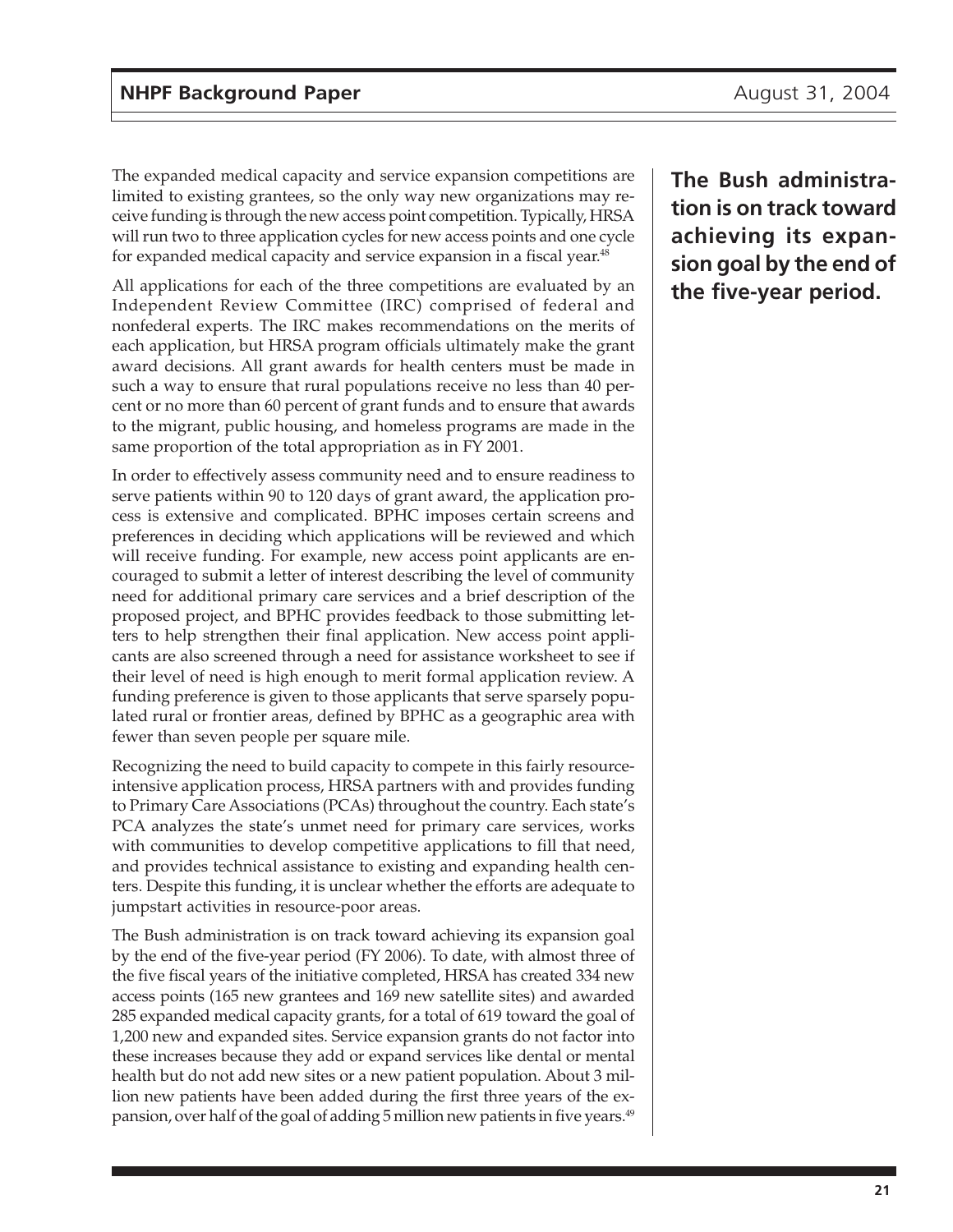If sheer volume of applications is any indication, there is substantial desire and need in communities for health center funding. With the first three years of the expansion almost complete, about 600 of 1,600 applications have been awarded (new access point and expanded medical capacity), or 38 percent. The number of applications received and awarded in any given fiscal year is relative because HRSA has been taking some applications received in one fiscal year and awarding them in the next, if they scored well and there was not enough money to fund them in the initial application year. For example, 48 of the 63 new access point awards for FY 2004 thus far were funded from the batch of 468 applications received in FY 2003; the other 15 awards for FY 2004, therefore, were decided from 182 applications—only an 8 percent award rate (Table 2).

**TABLE 2 Applications and Awards for Health Center Grant Competitions, Fiscal Years 2002 – 2004**

|                                  | Received<br>Awarded | % Awarded | Received | Awarded | % Awarded |     | Received<br>Awarded | % Awarded            |         |
|----------------------------------|---------------------|-----------|----------|---------|-----------|-----|---------------------|----------------------|---------|
| <b>New Access Point</b>          | 309                 | 171       | 55%      | 468     | 100       | 21% | 182                 | 63                   | 35%     |
| <b>Expanded Medical Capacity</b> | 238                 | 131       | 55%      | 182     | 88        | 48% | 235                 | 66                   | 28%     |
| <b>Service Expansion</b>         | 284                 | 203       | 72%      | 412     | 71        | 17% | pending             | pending              | pending |
|                                  |                     | FY 2002   |          |         | FY 2003   |     |                     | FY 2004 Year-to-Date |         |

*Source: Bureau of Primary Health Care, Health Resources and Services Administration, DHHS.*

#### **Geographic Distribution of Expansion Funds**

Several western states, namely Alaska, North and South Dakota, and Montana, received the biggest increases in BPHC grant dollars relative to their prior funding levels since the expansion effort was initiated (see Appendix). These states historically have had a small number of grantees, so these increases may indicate a move toward a more equitable distribution of funds. However, a detailed analysis of relative funding allocation across states in the context of estimated need (such as numbers of underserved and uninsured persons or percent of population living in an MUA) is not publicly available.

Some states with widely publicized rates of uninsurance, such as Oklahoma, California, and Arizona, were in the top third of states receiving the largest percentage increases in their grant awards, but other states with high percentages of uninsured people like Florida, Texas, and Louisiana,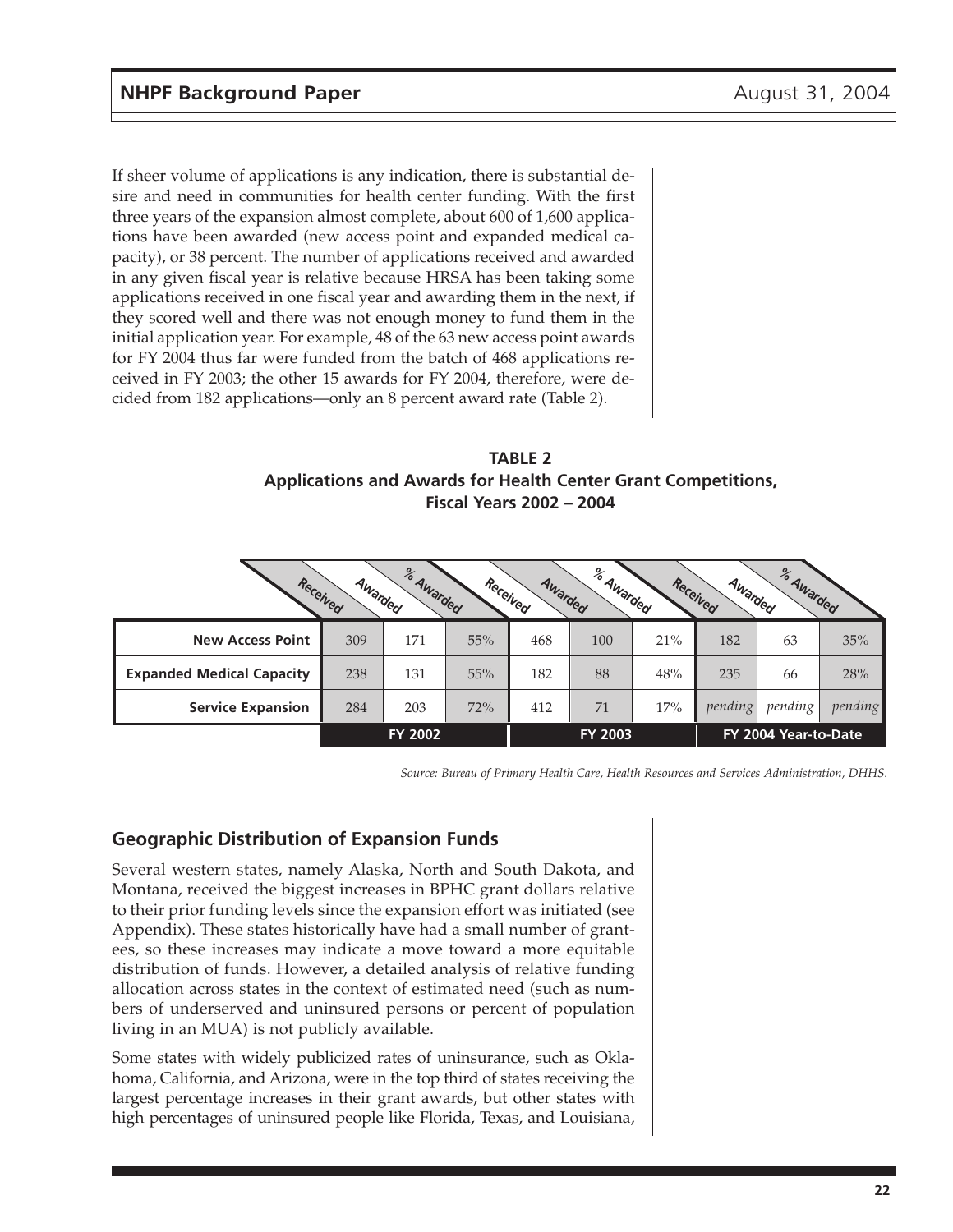were in the bottom third. Because the health centers' mission is to provide access to care for medically underserved populations—not just the uninsured—looking at changes in uninsured patients by state is an imperfect way of assessing impact, but data on changes in underserved populations by state are not available.

HRSA has conducted its own internal analysis which shows that states with the lowest health center penetration relative to their unserved populations before the expansion—Georgia, Texas, North Carolina, and North Dakota have set the most ambitious expansion goals for health center penetration and are meeting their targets after the first two years.<sup>50</sup> Although these findings are heartening, further analyses of the placement and impact of the expansion grants appear warranted and merit broad dissemination.

### **Workforce Implications**

The expansion to 1,200 new and expanded sites will require 36,000 additional personnel including 11,000 new clinicians.<sup>51</sup> The Bush administration has requested budget increases in the range of 10 to 20 percent for the NHSC for each year of the health centers' expansion. Funding the NHSC scholarship program creates a timing problem because scholarship recipients will not be ready to serve for up to seven years. In light of this reality, the NHSC is targeting most of its funds to loan repayment for ready-to-serve providers, which will increase total NHSC clinicians in the field to about 4,000 in FY 2004.

This is an historic high for the program, but it will likely yield limited impact on health centers' workforce needs. Typically, half of NHSC providers serve in health centers, which equates to approximately 2,000 providers available for the 3,600 existing comprehensive health center sites, plus any new sites that are added during the FY 2004 grantmaking process.<sup>52</sup> DHHS is also using its participation as an IGA for the J-1 visa waiver program to target physicians to health centers in HPSAs of greatest need, but their participation will amount to less than 25 applications for placement in FY 2004.<sup>53</sup>

Even with these federal efforts, it appears that a significant workforce gap at health centers remains. According to preliminary results from a 2004 HRSA-sponsored survey of health center directors, about 70 percent of health centers can fill their clinician vacancies within 6 months and approximately 90 percent of health centers can fill them within a year.<sup>54</sup>

## **WHAT FUTURE POLICY CHANGES ARE IN STORE FOR HEALTH CENTERS?**

The 330 grant program is both popular and successful. Health centers have proven to be an effective investment of federal funds, have garnered sustained goodwill and advocacy in the communities they serve, and, as a result, generally have enjoyed broad, bipartisan support. The wide appeal and positive results of health centers have made many reluctant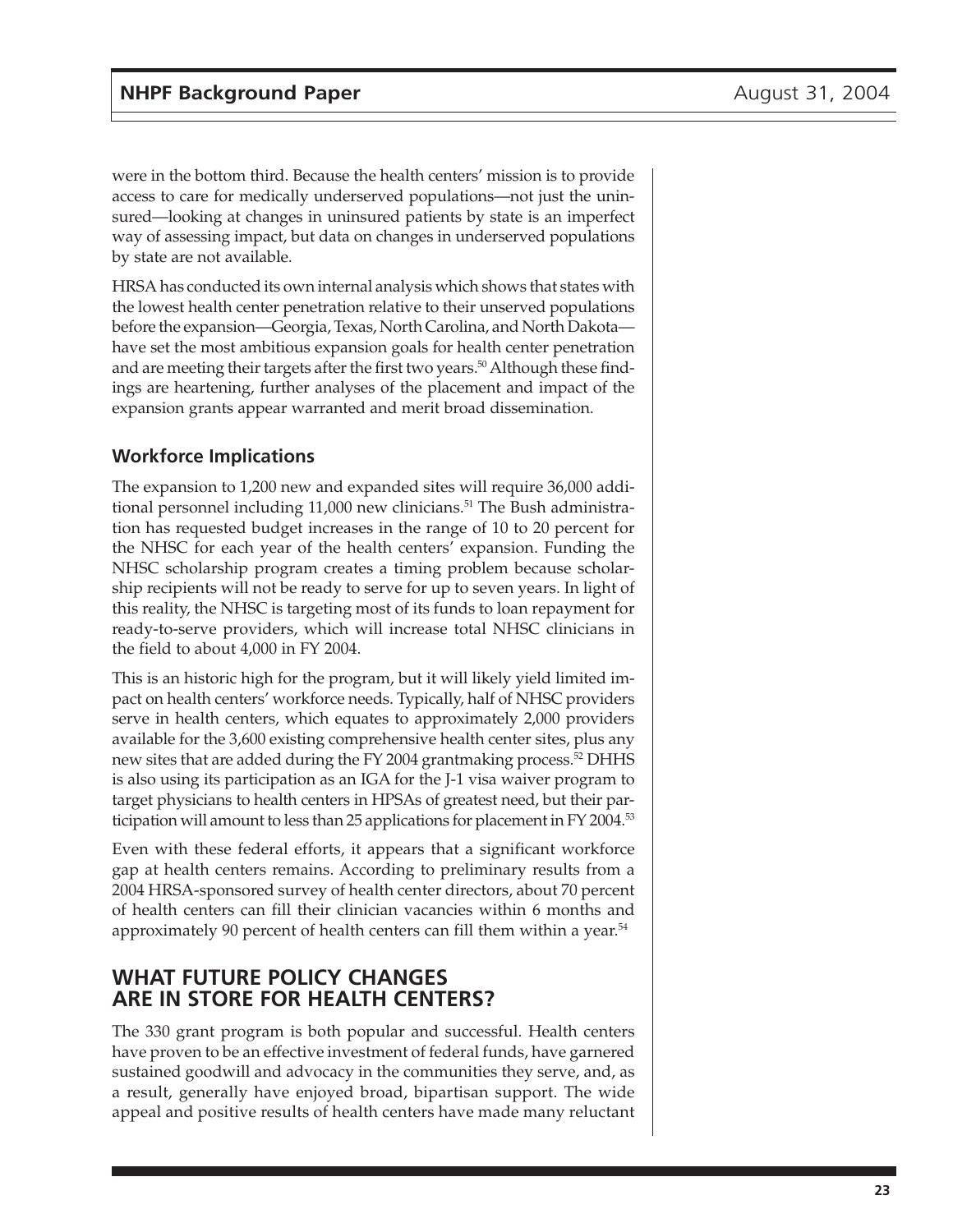to raise questions or concerns that could be perceived as criticisms of the 330 grant program. Internal scrutiny of the program by HRSA has certainly taken place, as evidenced by grantee performance monitoring and management initiatives aimed at improving program operations and health center effectiveness. Furthermore, the health center expansion is a top priority of the Bush administration, and progress in meeting the goals of its initiative has been closely monitored and widely shared. However, public discourse and legislative debate related to structural and substantive changes in the health center program have been very limited.

Although there are no loud calls for a substantial policy overhaul, the recent expansion of community health centers has brought attention to a number of policy concerns. Chief among these are questions related to whether 330 grant funds, and expansion funds in particular, are being targeted to communities with the greatest need. These concerns involve perceived deficiencies in the empiric measures of need, as well as reservations regarding the competitive process used to make grant awards.

## **Measures of Underservice**

The first hurdle communities face in qualifying for health center grant funds is becoming designated as a medically underserved area (MUA) on the basis of the Index of Medical Underservice (IMU). Critics argue that this index is not an accurate reflection of need for a variety of reasons, including:

■ **Insurance status is not addressed.** Although the existing measure addresses income level, it does not explicitly reflect health insurance status. Some argue that incorporating rates of uninsurance and Medicaid coverage levels into the IMU would help target funds to the neediest places. Others counter that such an approach could establish perverse incentives for state policy makers and question the feasibility of collecting community-level data on insurance status for MUA designation.

■ **Provider ratios do not serve as a reliable access proxy.** Some argue that traditional physician-to-population ratios have little relationship to the accessibility of care. Provider willingness to serve the uninsured or Medicaid patients is likely to vary across communities, and these differences fail to emerge in the existing measure. Although this weakness may result in an overestimation of available capacity in some communities, other concerns involve possible underestimation of capacity. Some have suggested that nonphysician providers, an increasingly important source of primary care, should be included in these calculations. Others point out that reliable data sources for these provider types do not exist at the community level and that gathering such data would be expensive.

■ **Infant mortality may not reliably predict health service needs for some populations.** Infant mortality reflects a wide variety of threats to community health, including environmental, nutritional, medical, and

**The recent expansion of community health centers has brought attention to a number of policy concerns.**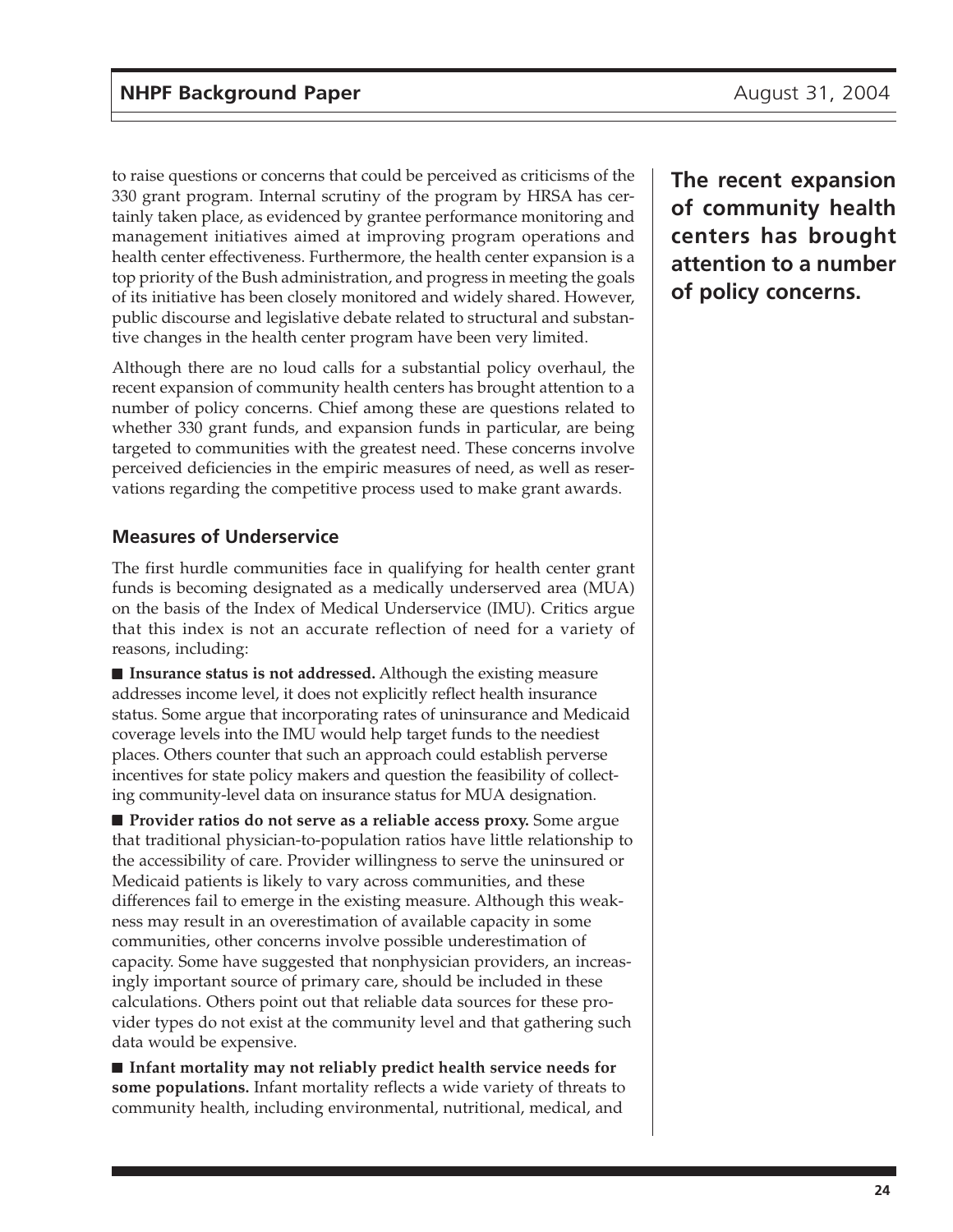societal risks. Some argue that the broad nature of this measure makes it an imperfect predictor of the need for medical care. These critics often note that Hispanics have a lower infant mortality rate than Whites or African Americans but have the highest rate of uninsurance.

In response to these criticisms and other concerns, DHHS is considering a change to the MUA designation criteria that could involve merging the MUA/MUP and HPSA measures. The department attempted to combine the measures in the mid-1990s and published a proposed regulation, but there was so much criticism of it that a final regulation was never published. Because over 30 federal programs tie their eligibility or funding preference to HPSA and MUA/MUP designations, making any attempt to change the process politically sensitive, given the likelihood that some communities could lose their designations and their funding.

The new proposed regulation is likely to suggest some key changes such as recognizing the special needs of frontier areas, providing a broader set of proxies for health status beyond infant mortality, and counting the contributions of nonphysician providers. The draft regulation is currently undergoing review within DHHS, and a projected date of its publication has not been made public.

### **Competitive Award Process**

Some argue that HRSA's application and review processes further compound the inadequacies of the empiric measures used to establish MUAs. Although few question the integrity of the process, many feel a competitive approach is not appropriate for directing funds to vulnerable, resourcepoor communities. The competitive nature of the process ensures that award decisions are favored toward organizations able to put together an application, how well they can make their case regarding community need, and their readiness to utilize the grant award.

Managing a health center requires significant financing, workforce, operations, management, and governance savvy. As stewards of federal funds, HRSA wants to award grants to organizations that are capable of providing high-quality care in a complex health care marketplace and, understandably, has crafted a grant award process that rigorously tests the readiness of potential grantees.

Concerns have been raised that this approach is not effective in channeling funds to areas of greatest need, but instead to areas with stronger safety nets made up of more sophisticated organizations that have the resources to secure professional grantwriters and good data analyses.

According to a recent analysis of the safety net in 12 communities across the United States, communities with larger, stronger safety nets competed most successfully for HRSA grant funds. The study found that the application and review process rewards financially stable organizations with the infrastructure and leadership to prepare successful grant applications, not those most in need of funding.<sup>55</sup>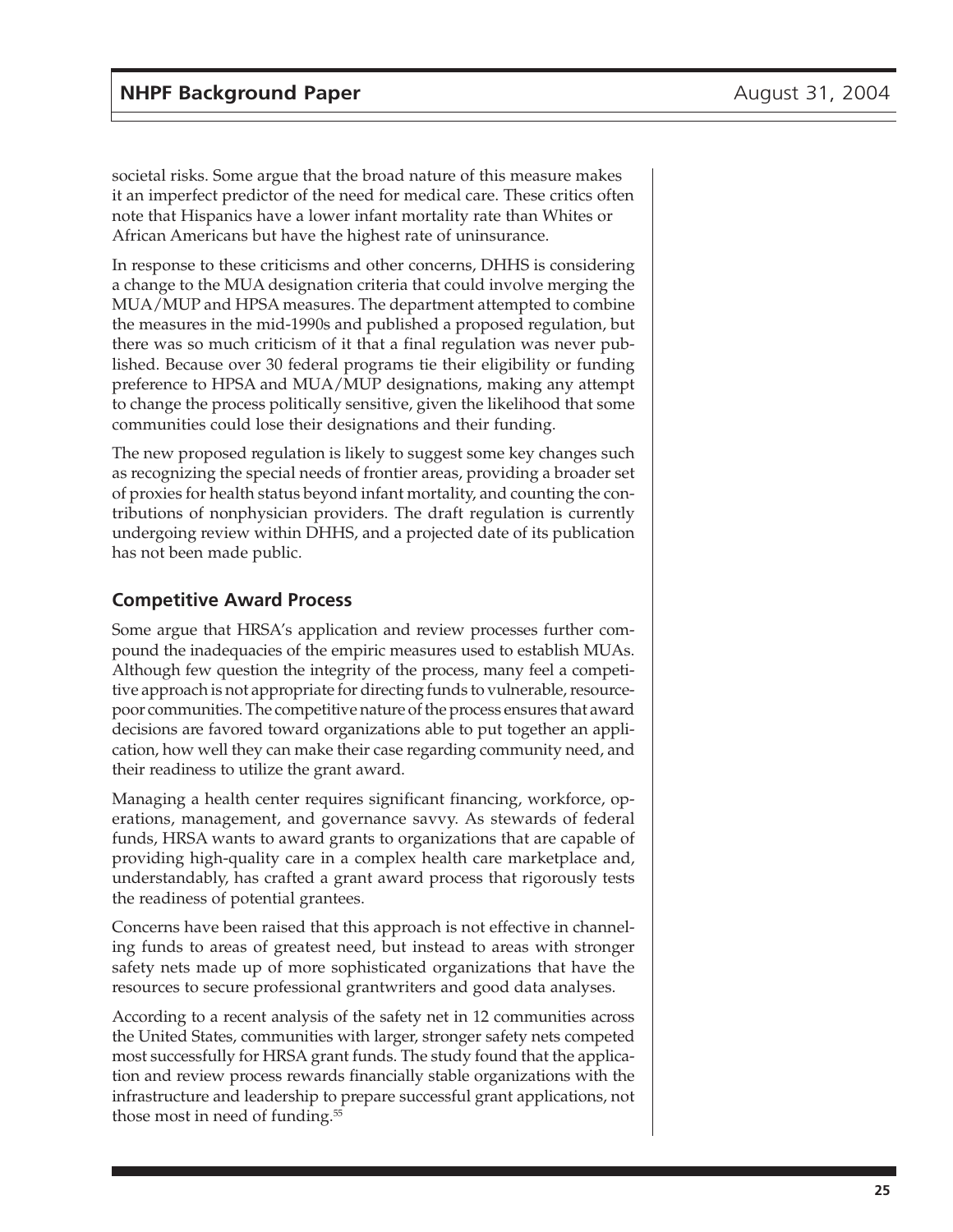Critics argue that the process should target the neediest areas by linking dollars more explicitly to objective measures of need. For example, some have suggested that the award process should take into account the relative generosity of a state's Medicaid program and prioritize areas with growing uninsured populations. Others respond that increasing awards to applicants in states with less generous Medicaid programs might create a disincentive for states to expand their Medicaid programs or to pursue alternative coverage expansion strategies.

#### **Relationship Between 330 Grants, Medicaid, and Public Insurance Coverage Policies**

Policy decisions regarding health centers are closely linked to dynamics within the Medicaid program and other efforts influencing insurance coverage levels. Health center financial viability is a delicate balance of Medicaid reimbursements, federal grant funds, and state and local grant funds. Some health centers are struggling to balance a mission and mandate to provide care to anyone who walks through their door regardless of ability to pay with the reality of tight fiscal environments at the national, state, and local levels.

Many state legislatures are approving Medicaid benefit and eligibility cuts in an effort to balance their budgets. Others are considering major Medicaid demonstration waivers that would fundamentally reform their Medicaid programs by capping enrollment, creating waiting lists, and reducing benefits, among other cost-containment strategies. Although reimbursement rates for health centers are currently protected through the PPS and total Medicaid revenues to health centers have been steadily increasing each year, the financial stability of health centers could be jeopardized if a significant number of health center patients were to lose their Medicaid eligibility.

Recent trends suggest that health centers are experiencing growth in the number of uninsured patients served as federal grant amounts per uninsured patient remain flat. Some states and localities are reducing grant funding to health centers, forcing them to reduce enabling services like outreach and enrollment that might otherwise draw additional revenues from Medicaid and SCHIP (State Children's Health Insurance Program). Health centers are also facing significant increases in health care premiums and workers' compensation costs for their own employees.

As a result of these fiscal challenges, many argue that the pre-expansion health centers, "the base," deserve more attention and resources to ensure their continued viability. Policymakers have acknowledged the needs of existing health centers. In FY 2004, Congress directed HRSA to set aside \$25 million for base adjustments to existing grantees. With the remainder of the appropriation, HRSA has budgeted \$37 million for new starts and new access points, \$26 million for expanded medical capacity, and \$7 million for service expansions. There is debate over whether \$25 million is adequate to cover the rising number of uninsured patients and increasing

**Health center financial viability is a delicate balance of Medicaid reimbursements, federal grant funds, and state and local grant funds.**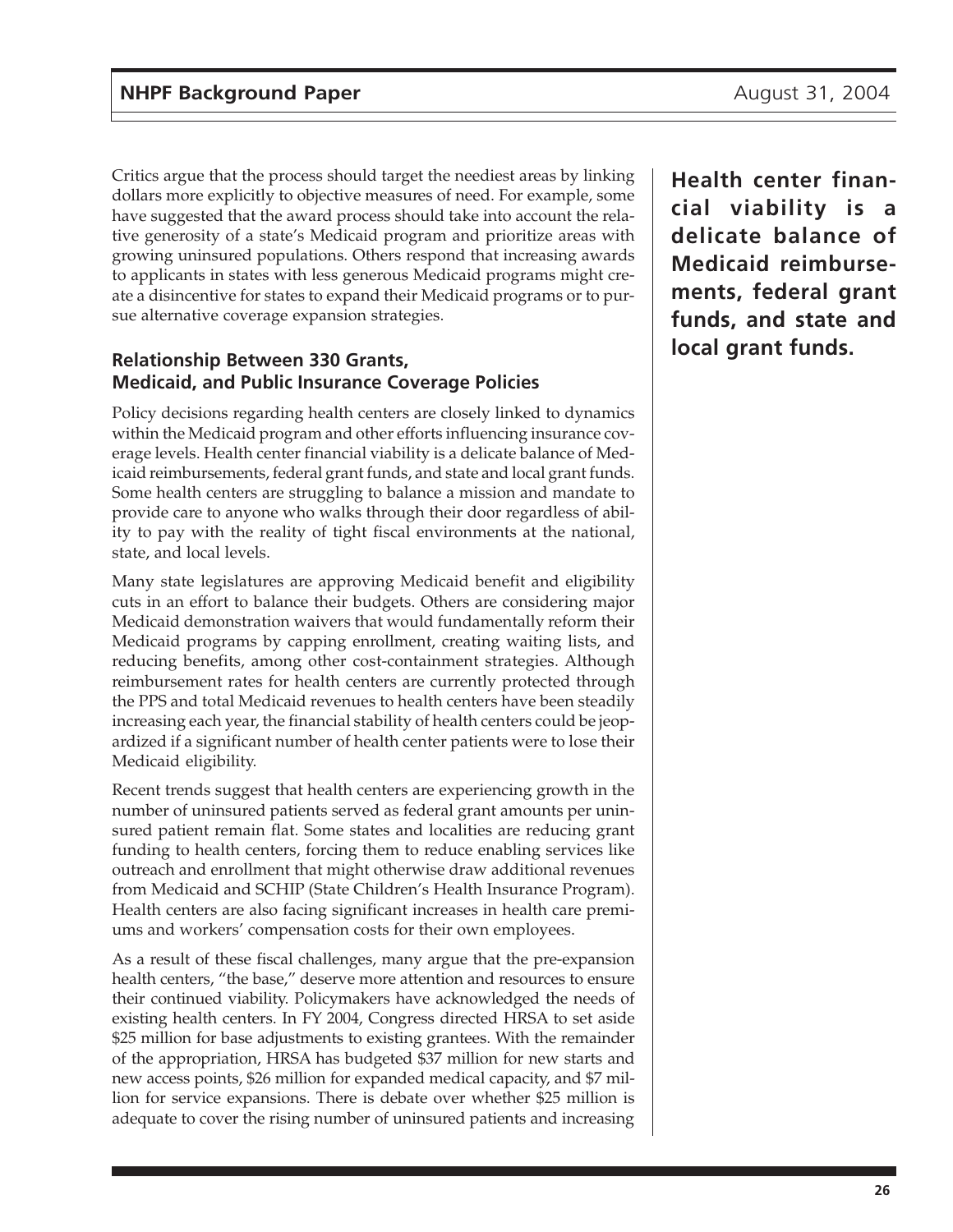costs of providing care that pre-expansion health centers are experiencing. Some believe the Bush administration may achieve the goals of the expansion in the short-term but that ultimately access and service may deteriorate without more attention to the viability of existing grantees. More objective analyses are needed on this issue.

#### **Alternative Models for Safety Net Services**

Concerns have also been raised that current federal support for primary care services, as embodied in the health center program, does not adequately address the contribution of provider groups that do not conform to the health center model. Primary care clinics run by religious organizations, hospital outpatient departments, and local governments generally are not eligible for 330 funding due to the governance requirements of the grant. Because the existing primary care safety net in some communities is composed entirely of these noneligible providers, many communities face a dilemma in securing federal funds. They can opt to forgo such funding or establish a 330-funded clinic that may duplicate, and potentially undermine, existing capacity.

In May 2004, the Senate Republican Task Force on Health Care Costs and the Uninsured released a number of proposals to control health care costs and decrease the uninsured population. These proposals included a provision to allow religious-sponsored health systems to qualify for 330 funding by exempting them from the statutory governance and ownership requirements. Critics of this approach maintain that the community-based governing board is a central element of the health center program and that the exemption would subvert this defining characteristic.

Others believe the exemption should be expanded to include other types of noneligible organizations. Some observers question the priorities of noneligible provider groups. While health centers seek to provide a true medical home and an ongoing relationship with a clinician, other types of safety net providers, like some hospital outpatient departments, may be more focused on training a rotating roster of medical students or providing inpatient care than creating a medical home and arranging enabling services. However, the validity and generalizability of this concern has not been well documented.

Some have suggested that a funding stream separate from the 330 program should be established to support alternative primary care models. Though the health centers' national trade association has said it would not oppose such an action, these proposals have caused concern among some health center advocates who worry that such an approach would eventually compromise funding for the traditional health center model. These critics also maintain that high levels of federal funding already flow to many of these safety net institutions through the Medicaid disproportionate share hospital (DSH) program.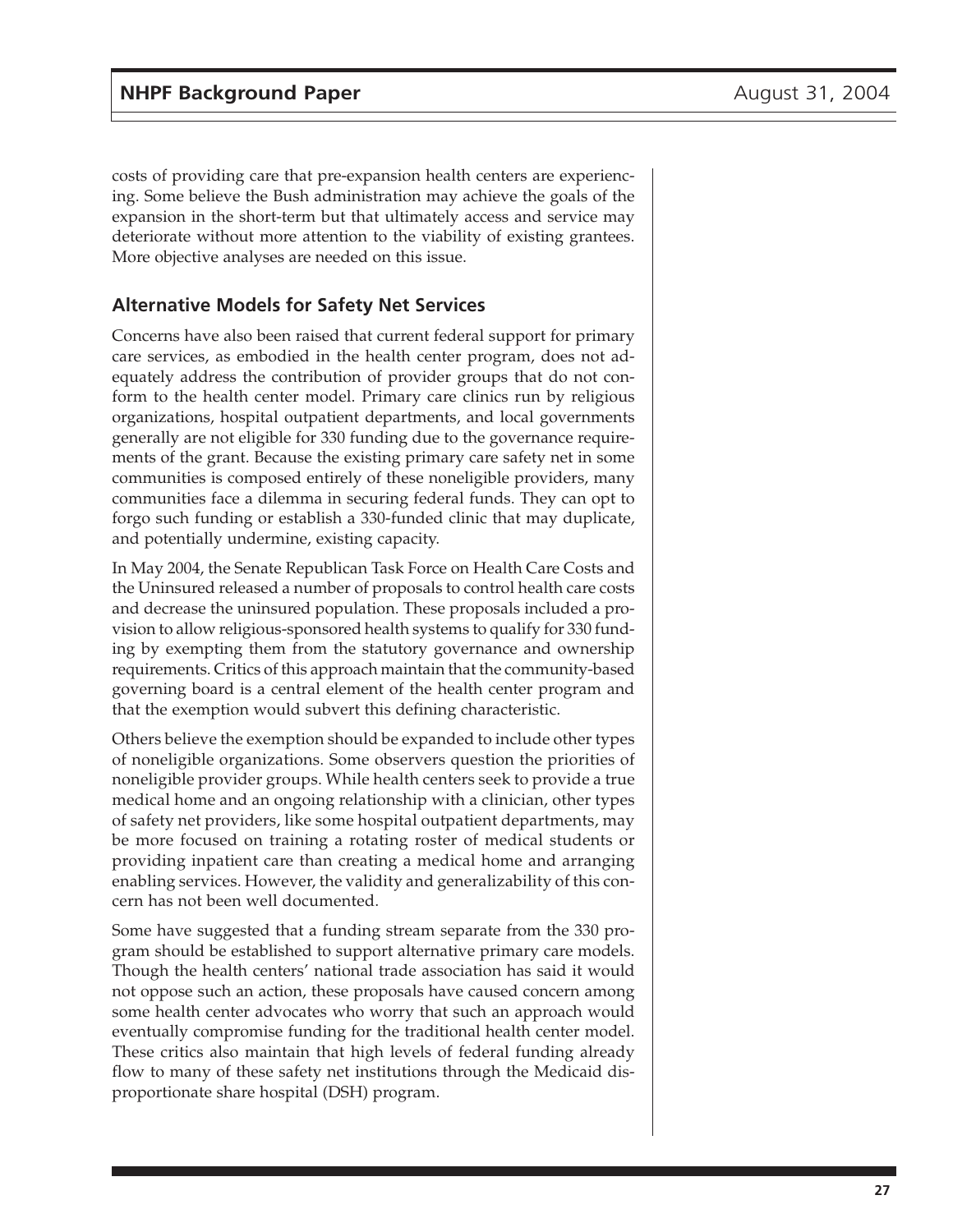## **CONCLUSION**

A careful examination of the history and current status of community health centers reveals both inspiring success stories and opportunities for future improvement. Both the projected conclusion of the expansion initiative and the reauthorization of the health center program are slated for FY 2006—in some respects distant on the legislative calendar, in other respects fast approaching. The reliance on the health care safety net by tens of millions of Americans demands a continuing policy focus on the health center grant program. The impact of increasing investments in health centers on access to care and the relationship between health centers and other safety net programs merit ongoing attention and evaluation.

## **ENDNOTES**

1. Bonnie Lefkowitz and Jennifer Todd, "An Overview: Health Centers at the Crossroads," *Journal of Ambulatory Care Management*, 22, no. 4 (1999): 1–4; and Rhona S. Fisher, "Access to Primary Care in Underserved Areas: Expanding Medicaid, Medicare, and Public Health Services Through the FQHC Program," National Health Policy Forum, Issue Brief 613, January 13, 1993.

2. Health Revenue Sharing and Health Services Act, Public Law 94-63.

3. Health Centers Consolidation Act of 1996, Public Law 104-299.

4. §330, Public Health Service Act.

5. The consolidated health centers statute does allow for grants to public entities but limits them to no more than 5 percent of the health center appropriation in any fiscal year.

6. Frontier areas are defined in different ways by different parties. HRSA defines them as fewer than seven people per square mile.

7. §330(r)(2)(ii), Public Health Service Act.

8. Uniform Data System (UDS),"Calendar Year 2003 Data: National Rollup Report," table 4, Bureau of Primary Health Care, U.S. Department of Health and Human Services, 2004; available at www.bphc.hrsa.gov/uds/data.htm.

9. §1861 (aa)(4), Social Security Act.

10. Rural Health Clinic Services Act, Public Law 95-210.

11. U.S. General Accounting Office (GAO), "Health Centers and Rural Health Clinics: Payments Likely to Be Constrained Under Medicaid's New System," GAO-01-577, June 2001, available at www.gao.gov/new.items/d01577.pdf; John Gale and Andrew F. Coburn, "The Characteristics and Roles of Rural Health Clinics in the United States: A Chartbook," Edmund S. Muskie School of Public Service, University of Southern Maine, January 2003, 13–16.

12. §330(k)(4), Public Health Service Act.

13. Guidelines for Medically Underserved Area and Population Designation, accessed April 26, 2004 at http://bhpr.hrsa.gov/shortage/muaguide.htm.

14. The 2003 Poverty Guidelines were \$8980 for one person and \$18,400 for a family of four in the contiguous 48 states and District of Columbia.

15. Health Resources and Services Administration, "What is the 340B Program?" accessed July 21, 2004 at http://pssc.aphanet.org/about/whatisthe340b.htm.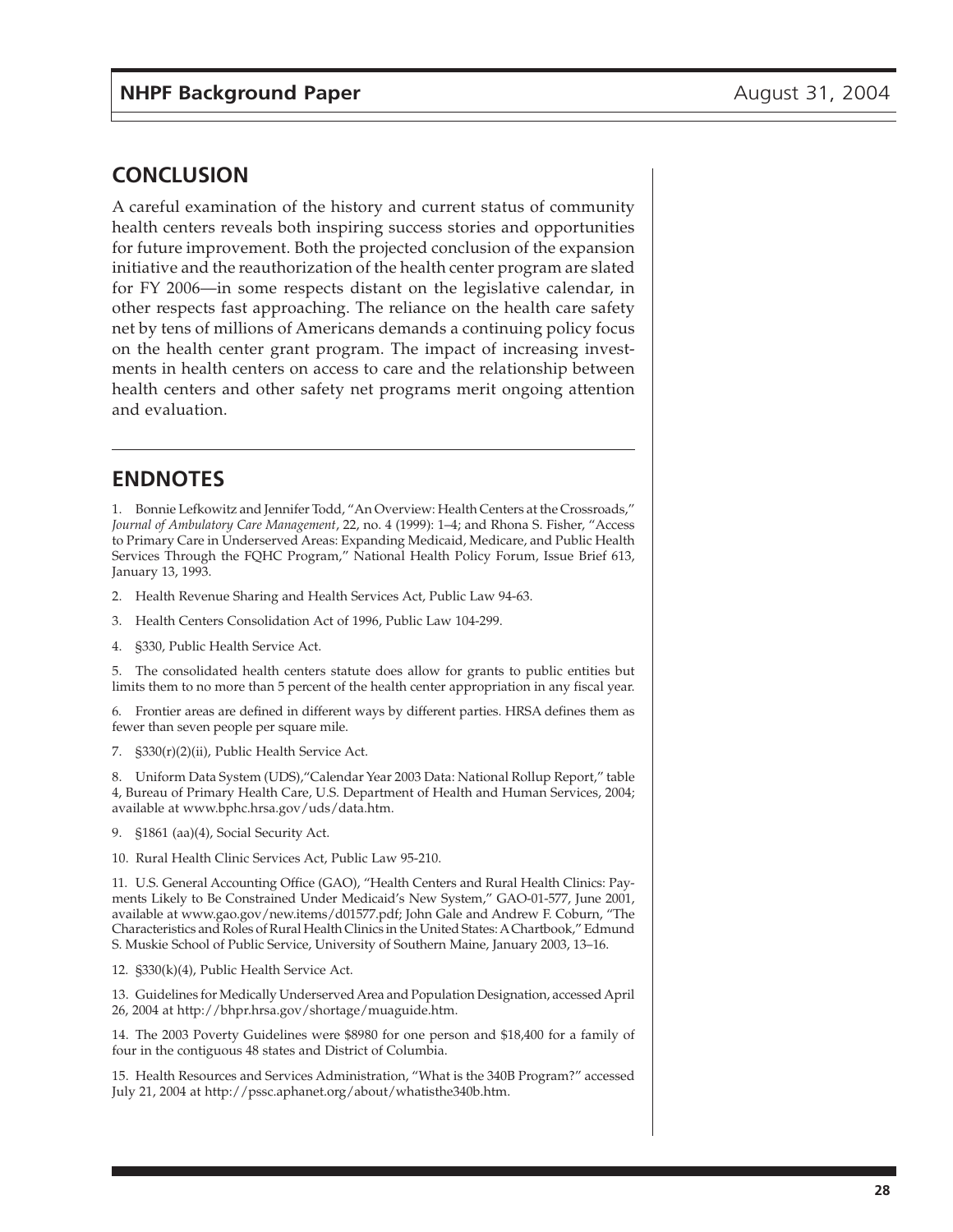16. National Health Service Corps, "Information for Students and Clinicians," factsheet, revised June 4, 2002; accessed April 30, 2004 at ftp://ftp.hrsa.gov/nhsc/factsheets/ Information-for-Students-and-Clinicians.pdf.

17. UDS, "Calendar Year 2003 Data," rollup summary.

18. For additional information on malpractice coverage for volunteers in safety net provider settings, see Eileen Salinsky, "Necessary but Not Sufficient? Physician Volunteerism and the Health Care Safety Net," National Health Policy Forum Background Paper, March 10, 2004, 13–15; available at www.nhpf.org/pdfs\_bp/BP\_PhysicianVolunteerism\_3-04.pdf.

19. Salinsky, "Necessary but Not Sufficient?" March 10, 2004, 14–15.

20. UDS, "Calendar Year 2003 Data," table 9C.

21. Chris Koppen, "Understanding the Medicaid Prospective Payment System for Federally Qualified Health Centers (FQHCs)," National Association of Community Health Centers, January 2001, 13.

22. Ann Zuvekas, "Community Health Center Affiliated Health Plans: A Viable Alternative for Medicaid Managed Care?" Association for Health Center Affiliated Health Plans, April 2000; accessed May 17, 2004 at www.ahcahp.org/publications/Working%20Papers/ zuvekas.pdf.

23. Debra A. Draper, Robert E. Hurley, and Ashley C. Short, "Medicaid Managed Care: The Last Bastion of the HMO?" *Health Affairs*, 23, no. 2 (March/April 2004): 158–162.

24. Association for Health Center Affiliated Health Plans staff, phone and e-mail communication with author, June 2, 2004.

25. Similarly, the concept of cost-based reimbursement in the Medicare program was phased out and replaced by prospective payment mechanisms in the early to mid-1990s.

26. GAO, "Health Centers and Rural Health Clinics," June 2001, 5–6.

27. The MEI is a national weighted average of the annual change in prices for the various inputs used to furnish physician services, like professional liability insurance, physician earnings, employee wages, and rent.

28. GAO, "Health Centers and Rural Health Clinics," June 2001, 12.

29. Heather R. Mizeur, "Medicaid Prospective Payment System for Health Centers: A Stateby-State Implementation Review," National Association of Community Health Centers, March 2003.

30. Maryland Department of Health and Mental Hygiene, Office of Planning and Policy staff, phone communication with author, June 2, 2004.

31. Florida Medicaid payments to FQHCs, October 2003 to September 2004, www.fdhc.state.fl.us/Medicaid/cost\_reim/fqhc\_rates.shtml, accessed August 18, 2004.

32. Marion Ein Lewin and Stuart Altman, Eds., *America's Health Care Safety Net: Intact but Endangered* (Washington, D.C.: National Academy Press, 2000), 121.

33. Sara Rosenbaum, Peter Shin, and Julie Darnell, "Economic Stress and the Safety Net: A Health Center Update," Kaiser Commission on Medicaid and the Uninsured, June 2004, 12.

34. Michelle Proser, "A Nation's Health at Risk II: A Front Row Seat in a Changing Health Care System," National Association of Community Health Centers, August 2004, 24.

35. Sara Rosenbaum and Peter Shin, "Health Centers as Safety Net Providers: An Overview and Assessment of Medicaid's Role," Kaiser Commission on Medicaid and the Uninsured, May 2003.

36. "Rural Health Clinics/Federally Qualified Health Centers. Medicare Benefit Policy Manual," and "Rural Health Clinic (RHC) and Federally Qualified Health Center (FQHC) Services," chapters 9 and 13, respectively, of *Medicare Claims Processing Manual*; 42 Code of Federal Regulations § 405.2462-405.2468; and CMS Manual System, "Announcement of Medicare Rural Health Clinics (RHC) and Federally Qualified Health Centers (FQHCs) Payment Rate Increase," pub. 100-20 One-Time Notification, transmittal 49, January 30, 2004.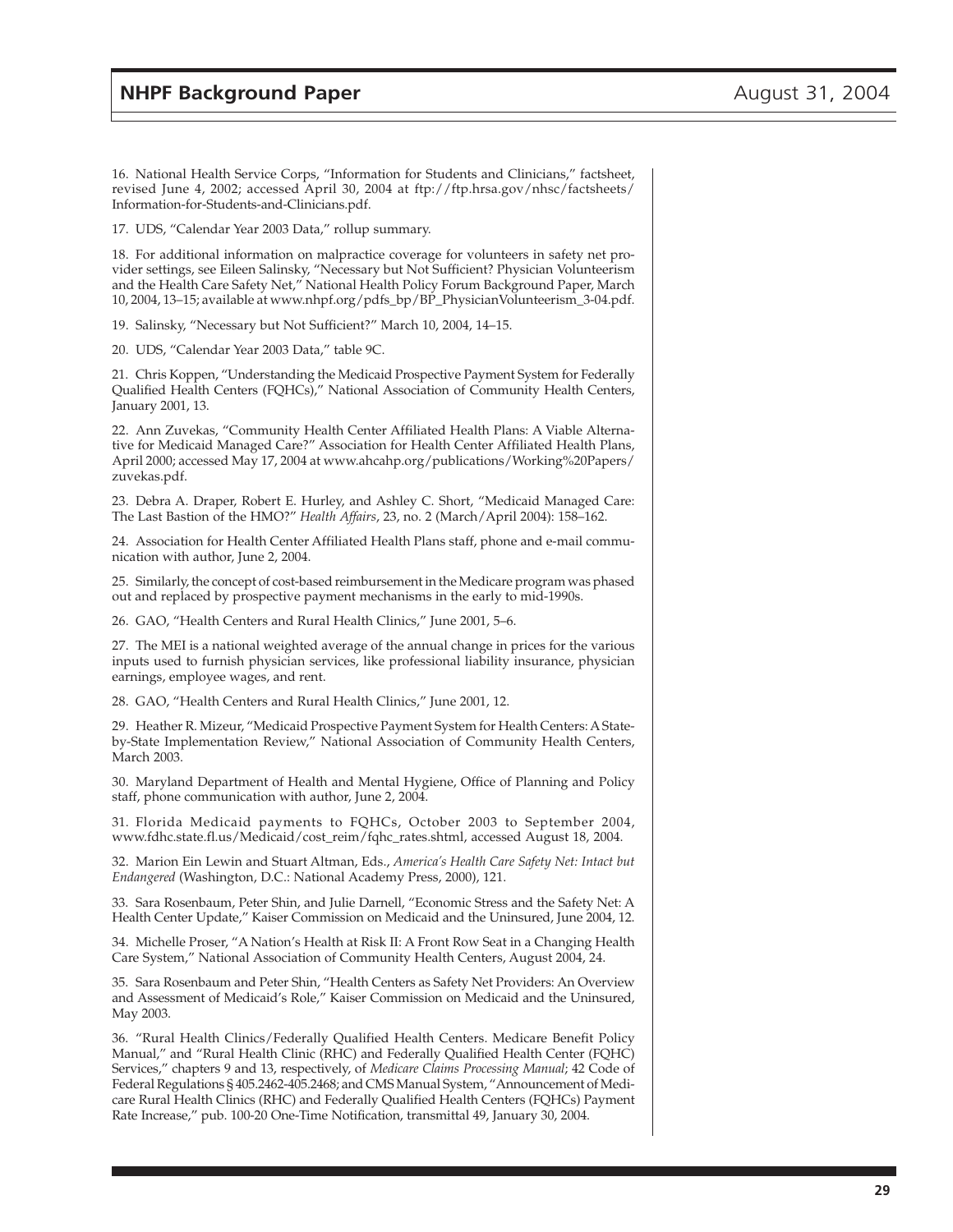37. Health Resources and Services Administration (HRSA) staff, e-mail communication with author, August 24, 2004.

38. Robert M. Politzer, Ashley H. Schempf, Barbara Starfield, and Leiyu Shi, "The Future Role of Health Centers in Improving National Health," *Journal of Public Health Policy*, 24, issue 3/4 (2003): 296.

39. Marilyn Falik, Jack Needleman, Barbara Wells, and Jodi Korb, "Ambulatory Care Sensitive Hospitalizations and Emergency Visits: Experiences of Medicaid Patients Using Federally Qualified Health Centers," *Medical Care*, 39, no. 6 (2001): 551–561.

40. Summary Description of Accredited Health Centers, the Joint Commission on Accreditation of Healthcare Organizations; accessed May 24, 2004 at www.jcaho.org/accredited+ organizations/ambulatory+care/specialized+programs/bphc+health+ctrs.htm.

41. Marshall H. Chin *et al.*, "Improving Diabetes Care in Midwest Community Health Centers With the Health Disparities Collaborative," *Diabetes Care*, 27, no. 1 (2002): 3–8.

42. Office of Health Center Development, Bureau of Primary Health Care, HRSA staff, email communication with author, July 12, 2004.

43. HRSA staff, phone communication with author, May 11, 2004; and Agency for Healthcare Research and Quality staff, phone communication with author, August 17, 2004.

44. Michel K. Gusmano, Gerry Fairbrother, and Heidi Park, "Exploring the Limits of the Safety Net: Community Health Centers and Care for the Uninsured," *Health Affairs*, 21, no. 6 (November/December 2002): 192.

45. HRSA staff, e-mail communication with author, August 24, 2004.

46. "HHS Awards \$16.1 Million to 28 Health Centers to Improve Access to Health Care Services," press release, Department of Health and Human Services, May 16, 2002; accessed May 5, 2004 at http://newsroom.hrsa.gov/releases/2002releases/thirdround.htm.

47. "HHS Awards More than \$19 Million to Expand Health Center Services, Strengthen America's Health Care Safety Net," press release, Department of Health and Human Services, August 2, 2004; accessed August 26, 2004 at www.hhs.gov/news/press/2004pres/ 20040802.html.

48. FY 2004 new access point, expanded medical capacity, and service expansion Program Information Notices (PINs) can be accessed at http://bphc.hrsa.gov/pinspals/pins.htm.

49. HRSA staff, e-mail communication with author, July 12, 2004 and August 24, 2004.

50. HRSA staff, personal communication with author, August 24, 2004.

51. Elizabeth James Duke, HRSA, remarks at a National Association of Community Health Centers Conference, March 25, 2004.

52. Duke, remarks, March 25, 2004.

53. When DHHS serves as an IGA and submits applications on behalf of J-1 visa–holder physicians, the goal is to convert their J-1 visa to an H1B visa, which enables them to skip the return home requirement and practice in a HPSA. The number of H1B visas awarded by the Department of Homeland Security is capped each year. For FY 2004, the cap was 65,000 and it was met by February 2004. Multiple visa types, beyond the J-1 visa, convert to H1B status. Requests for visa conversion from J-1 to H1B by federal IGAs, but not state Conrad 30 requests, are subject to the cap. This has limited DHHS's ability to facilitate placing foreign physicians in community health centers.

54. HRSA staff, e-mail communication with author, August 24, 2004.

55. John F. Hoadley, Laurie E. Felland, and Andrea B. Staiti, "Federal Aid Strengthens Health Care Safety Net: The Strong Get Stronger," Center for Studying Health System Change, Issue Brief 80, April 2004; accessed June 16, 2004 at www.hschange.org/CONTENT/669/669.pdf.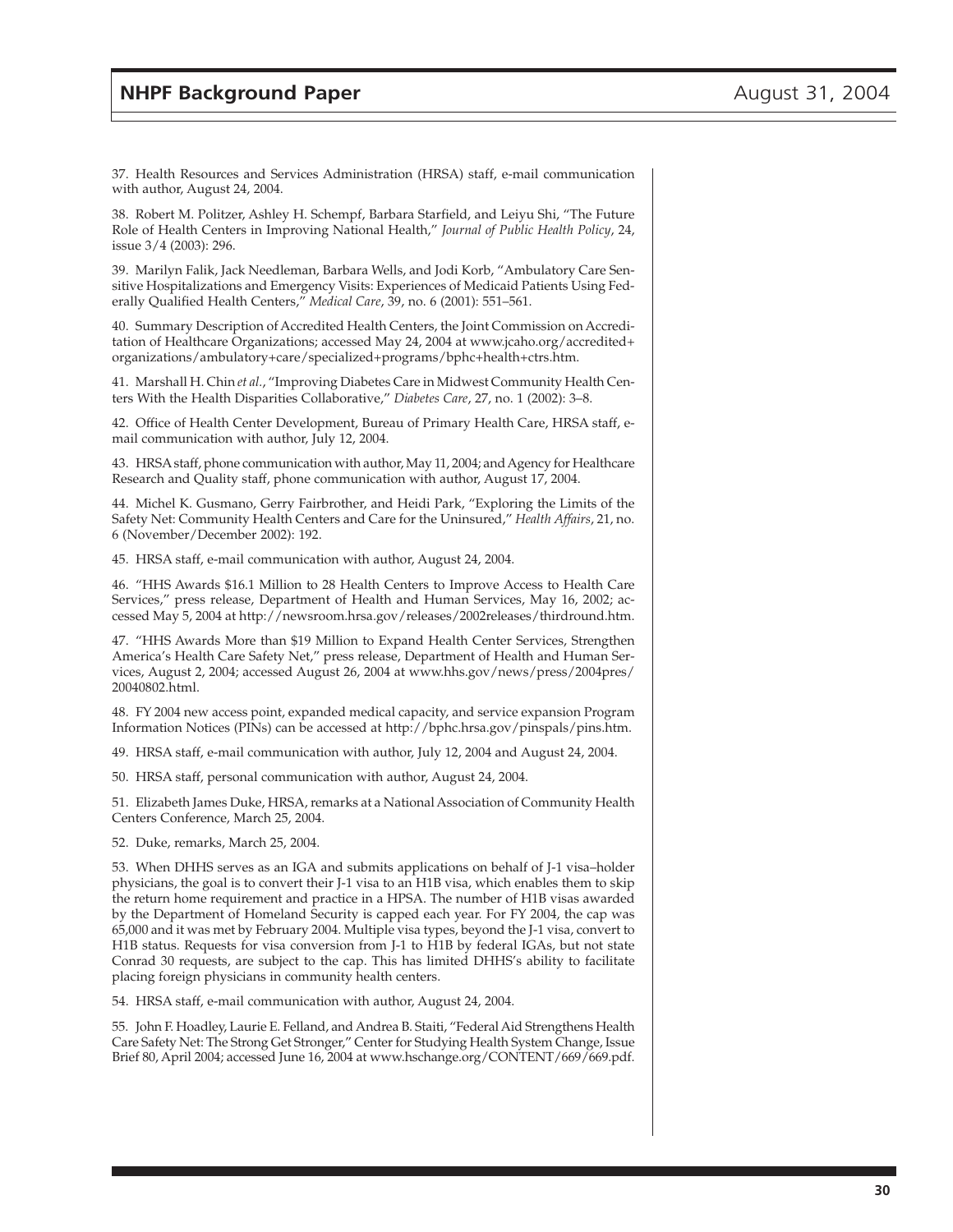| Calendar Years 2001-2003 |                                     |                                                 |                                                |                                                 |  |  |
|--------------------------|-------------------------------------|-------------------------------------------------|------------------------------------------------|-------------------------------------------------|--|--|
| <b>STATE</b>             | Grant<br><b>Money</b><br>(% Change) | <b>Total Change</b><br>in Grant<br>Money $(\$)$ | <b>Uninsured</b><br><b>Users</b><br>(% Change) | <b>Total</b><br><b>Encounters</b><br>(% Change) |  |  |
| <b>Alaska</b>            | 340                                 | 17,983,377                                      | 165                                            | 209                                             |  |  |
| <b>North Dakota</b>      | 139                                 | 1,342,795                                       | 13                                             | 21                                              |  |  |
| <b>Montana</b>           | 107                                 | 5,560,372                                       | 31                                             | 33                                              |  |  |
| <b>South Dakota</b>      | 80                                  | 3,283,647                                       | 19                                             | 44                                              |  |  |
| <b>Delaware</b>          | 68                                  | 1,402,867                                       | 97                                             | 53                                              |  |  |
| Oklahoma                 | 62                                  | 3,962,169                                       | 10                                             | 50                                              |  |  |
| <b>Vermont</b>           | 61                                  | 1,106,719                                       | 48                                             | 78                                              |  |  |
| <b>Nebraska</b>          | 58                                  | 1,426,084                                       | 76                                             | 18                                              |  |  |
| <b>Illinois</b>          | 57                                  | 20,625,802                                      | 47                                             | 42                                              |  |  |
| <b>California</b>        | 55                                  | 45,033,256                                      | 32                                             | 36                                              |  |  |
| <b>West Virginia</b>     | 54                                  | 8,193,128                                       | 48                                             | 15                                              |  |  |
| <b>South Carolina</b>    | 49                                  | 12,254,060                                      | 43                                             | 38                                              |  |  |
| <b>Connecticut</b>       | 49                                  | 5,263,390                                       | $-5$                                           | 18                                              |  |  |
| <b>Arizona</b>           | 48                                  | 8,978,324                                       | 21                                             | 29                                              |  |  |
| Utah                     | 47                                  | 2,937,028                                       | 28                                             | 27                                              |  |  |
| <b>Rhode Island</b>      | 43                                  | 2,703,442                                       | 1                                              | 16                                              |  |  |
| Oregon                   | 41                                  | 6,244,017                                       | 18                                             | 40                                              |  |  |
| lowa                     | 41                                  | 3,635,328                                       | 1                                              | 20                                              |  |  |
| Kansas                   | 40                                  | 1,774,973                                       | 6                                              | 19                                              |  |  |
| <b>New Mexico</b>        | 40                                  | 7,894,063                                       | 13                                             | 5                                               |  |  |
| <b>Hawaii</b>            | 39                                  | 2,421,679                                       | 25                                             | 28                                              |  |  |
| <b>Massachusetts</b>     | 36                                  | 9,164,117                                       | 43                                             | 17                                              |  |  |
| Virginia                 | 35                                  | 6,002,668                                       | 14                                             | $11\,$                                          |  |  |
| <b>New York</b>          | 35                                  | 22,298,290                                      | 9                                              | 24                                              |  |  |
| <b>Michigan</b>          | 35                                  | 9,004,704                                       | 28                                             | 21                                              |  |  |

**APPENDIX Comparison of State Level Health Center Grantee Data for**

**Appendix– continued**